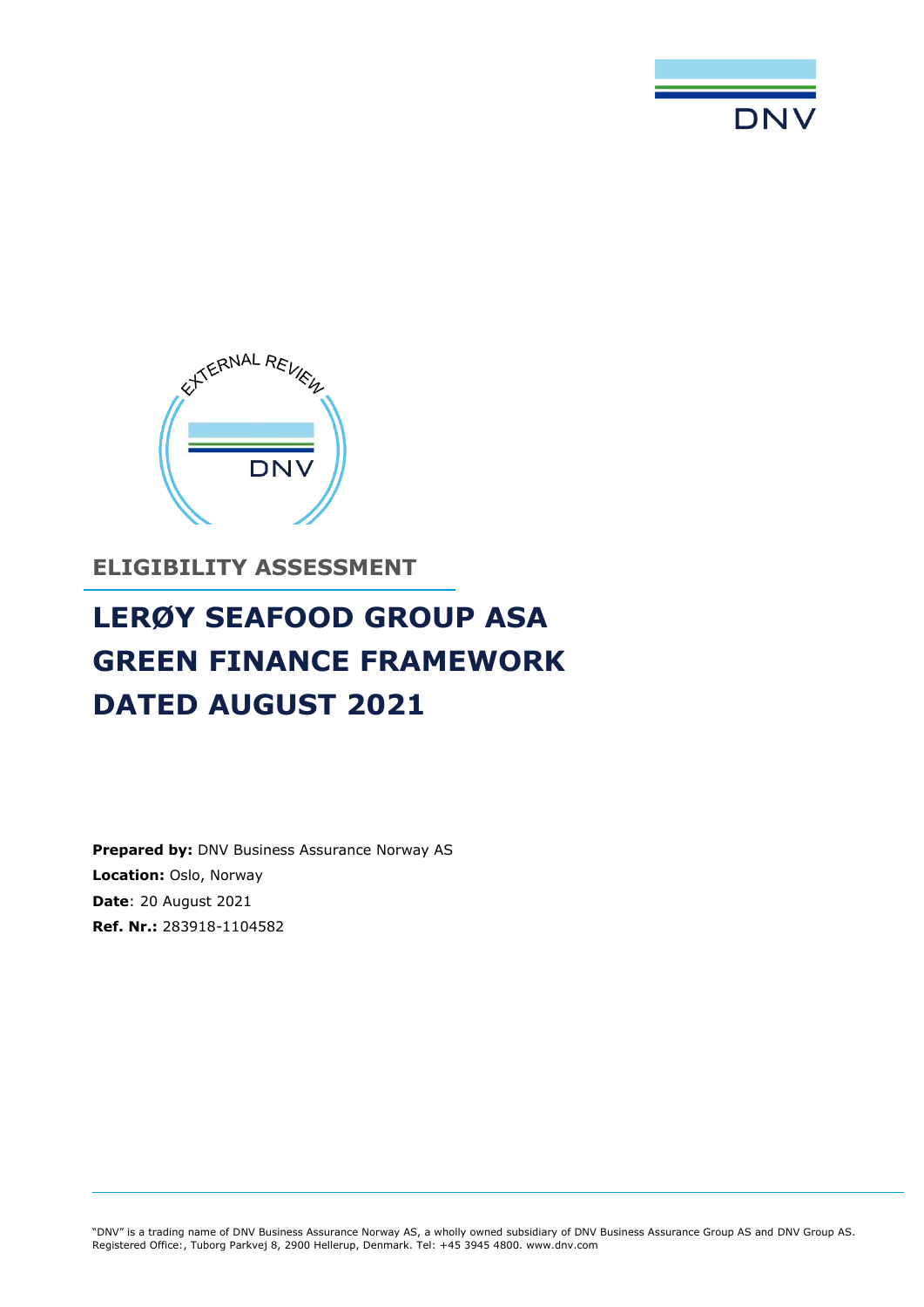

#### **Page 2 of 19**

### **TABLE OF CONTENTS**

|               | Scope and Objectives                                                            | 3              |
|---------------|---------------------------------------------------------------------------------|----------------|
|               | Responsibilities of the Management of LERØY and DNV                             | 4              |
|               | Basis of DNV's opinion                                                          | 4              |
|               | Work undertaken                                                                 | $\overline{4}$ |
|               | Findings and DNV's opinion                                                      | 5              |
| $\mathbf{1}$  |                                                                                 |                |
| $\mathcal{P}$ | SCHEDULE 2: LERØY - SPECIFIC GREEN FINANCE ELIGIBILITY ASSESSMENT<br>$PROTOCO1$ |                |
|               | 2.1 Use of proceeds                                                             | 11             |
|               | 2.2 Process for evaluation and selection                                        | 15             |
|               | 2.3 Management of proceeds                                                      | 17             |
|               | 2.4 Reporting                                                                   | 18             |
|               |                                                                                 |                |

#### **Disclaimer**

Our assessment relies on the premise that the data and information provided by LERØY to us as part of our review procedures have been provided in good faith. Because of the selected nature (sampling) and other inherent limitation of both procedures and systems of internal control, there remains the unavoidable risk that errors or irregularities, possibly significant, may not have been detected. Limited depth of evidence gathering including inquiry and<br>analytical procedures and limited sampling at lower levels in the responsibility for any decision a person or an entity may make based on this Statement.

#### **Statement of Competence and Independence**

DNV applies its own management standards and compliance policies for quality control, in accordance with ISO/IEC 17021:2011 - Conformity Assessment<br>Requirements for bodies providing audit and certification of management sy including documented policies and procedures regarding compliance with ethical requirements, professional standards and applicable legal and regulatory<br>requirements. This engagement work was carried out by an independent t

<sup>1</sup> DNV Code of Conduct is available on the DNV website (www.dnv.com)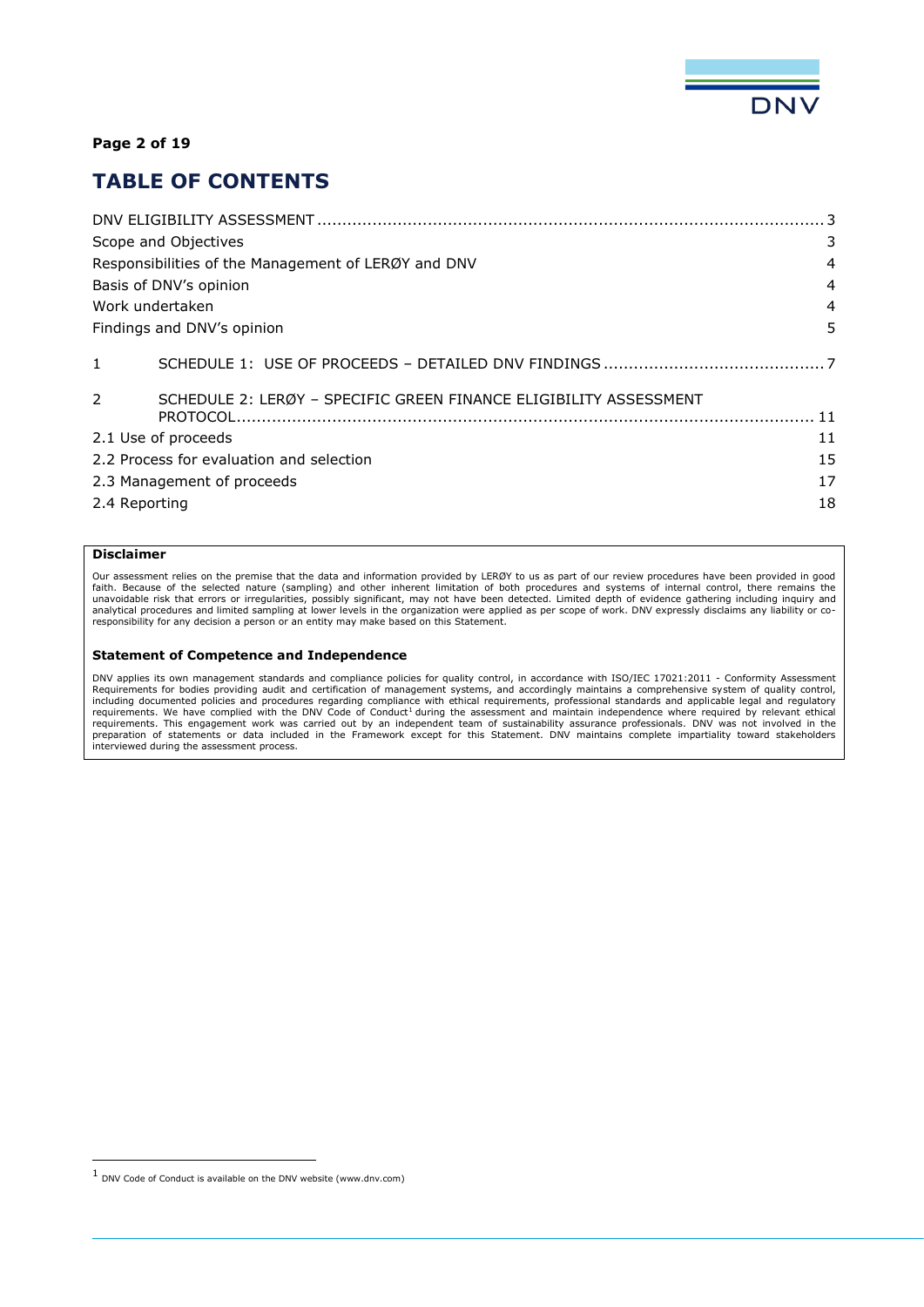

#### **Page 3 of 19**

## <span id="page-2-0"></span>**DNV ELIGIBILITY ASSESSMENT**

# <span id="page-2-1"></span>**Scope and Objectives**

DNV Business Assurance Services Norway AS (henceforth referred to as "DNV") has been commissioned by Lerøy Seafood Group ASA (henceforth referred to as "LERØY") to provide an eligibility assessment on LERØY's green finance framework (the "Framework"). Our methodology to achieve this is described under 'Work Undertaken'. We were not commissioned to provide independent assurance or other audit activities.

LERØY is a fully integrated seafood company with three core business areas, being the farming of salmon and trout, wild-caught fisheries of whitefish, and the processing, product development, marketing, sale and distribution of seafood. LERØY's headquarter is in Bergen, Norway, with fishing vessels and fish farms operating along the entire coast of Norway, while production and packaging plants are located in 10 different countries.

The Framework enables LERØY (referred to as "ISSUER") to issue Green Bonds and Green Loans (together referred to as "Green Finance Instruments") to finance Green Projects and describes the use of proceeds, process for project evaluation and selection, management of proceeds and reporting for Green Projects covering activities and investments within LERØY. The Framework has been prepared in cooperation with DNB Bank and Danske Bank.

The Green Finance Instrument proceeds will finance investments dedicated to the following categories:

- 1. Environmentally sustainable seafood production
- 2. Renewable energy
- 3. Energy efficiency
- 4. Clean transportation
- 5. Water and wastewater management
- 6. Pollution prevention and control
- 7. Circular economy adapted products, production technologies and processes and certified ecoefficient products

as defined as eligible Green Projects categories in the LMA Green Loan Principles 2021 and ICMA Green Bond Principles 2021 (together referred to as "the Principles").

No assurance is provided regarding the non-Green Loan Principle terms and non-Green Bond Principle terms within the agreement. Our objective has been to provide an assessment that the Green Finance Instruments to be issued under the Framework have met the criteria established in the Principles.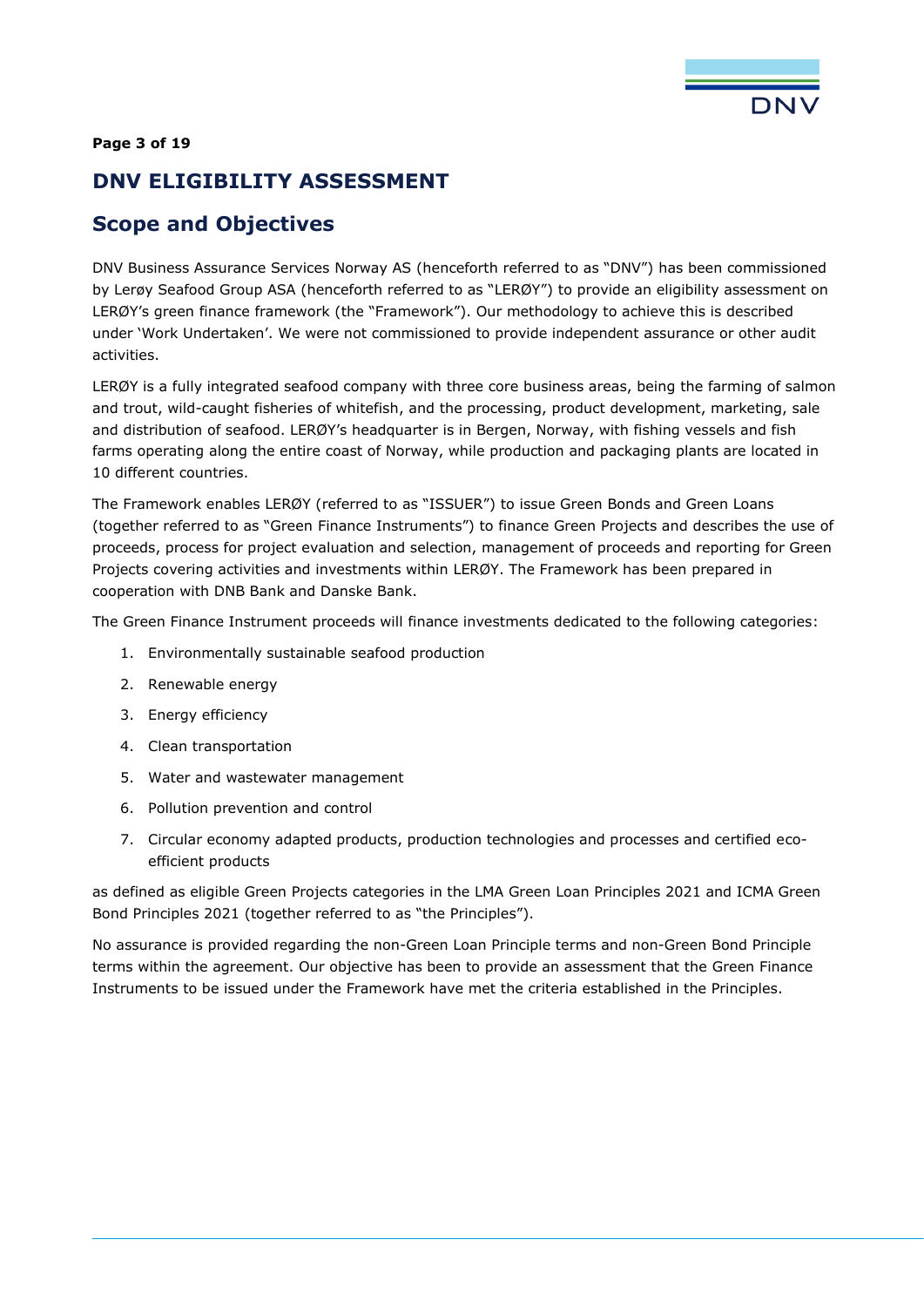

### **Page 4 of 19**

### <span id="page-3-0"></span>**Responsibilities of the Management of LERØY and DNV**

The management of LERØY has provided the information and data used by DNV during the delivery of this review. Our statement represents an independent opinion and is intended to inform LERØY's management and other interested stakeholders in the Green Finance Instruments as to whether the established criteria have been met, based on the information provided to us. In our work, we have relied on the information and the facts presented to us by LERØY. DNV is not responsible for any aspect of the projects or assets referred to in this opinion and cannot be held liable if estimates, findings, opinions, or conclusions are incorrect. Thus, DNV shall not be held liable if any of the information or data provided by LERØY management and used as a basis for this assessment were not correct or complete.

### <span id="page-3-1"></span>**Basis of DNV's opinion**

We have adapted our green Bond/Loan eligibility assessment methodology to create an LERØY specific Green Finance Eligibility Assessment Protocol (henceforth referred to as "Protocol") to assess the LERØY Framework alignment with the Principles - see Schedule 2. Our Protocol includes a set of suitable criteria that can be used to underpin DNV's opinion. As per our Protocol, the criteria against which the Green Finance Instruments have been reviewed are grouped under the four Principles:

- **Principle One: Use of Proceeds.** The Use of Proceeds criteria are guided by the requirement that an ISSUER of a Green Finance Instrument must use the funds raised to finance eligible activities. The eligible activities should produce clear environmental benefits.
- **Principle Two: Process for Project Evaluation and Selection**. The Project Evaluation and Selection criteria are guided by the requirements that an ISSUER of a Green Finance Instrument should outline the process it follows when determining eligibility of an investment using Green Finance Instrument proceeds and outline any impact objectives it will consider.
- **Principle Three: Management of Proceeds**. The Management of Proceeds criteria are guided by the requirements that a Green Finance Instrument should be tracked within the issuing organization, that separate portfolios should be created when necessary and that a declaration of how unallocated funds will be handled should be made.
- **Principle Four: Reporting**. The Reporting criteria are guided by the recommendation that at least annual reporting to the Green Finance Instrument investors should be made of the use of instrument proceeds and that quantitative and/or qualitative performance indicators should be used, where feasible. ISSUER's are recommended to appoint an external review provider to assess the Framework and internal tracking and allocation of funds.

### <span id="page-3-2"></span>**Work undertaken**

Our work constituted a high-level review of the available information, based on the understanding that this information was provided to us by LERØY in good faith. We have not performed an audit or other tests to check the veracity of the information provided to us. The work undertaken to form our opinion included:

- Creation of an LERØY-specific Protocol, adapted to the purpose of the Green Finance Instruments, as described above and in Schedule 2 to this Assessment;
- Assessment of documentary evidence provided by LERØY on the Green Finance Instruments and supplemented by a high-level desktop research. These checks refer to current assessment best practices and standards methodology;
- Discussions with LERØY, as well as review of relevant documentation and evidence related to the criteria of the Protocol; and
- Documentation of findings against each element of the criteria.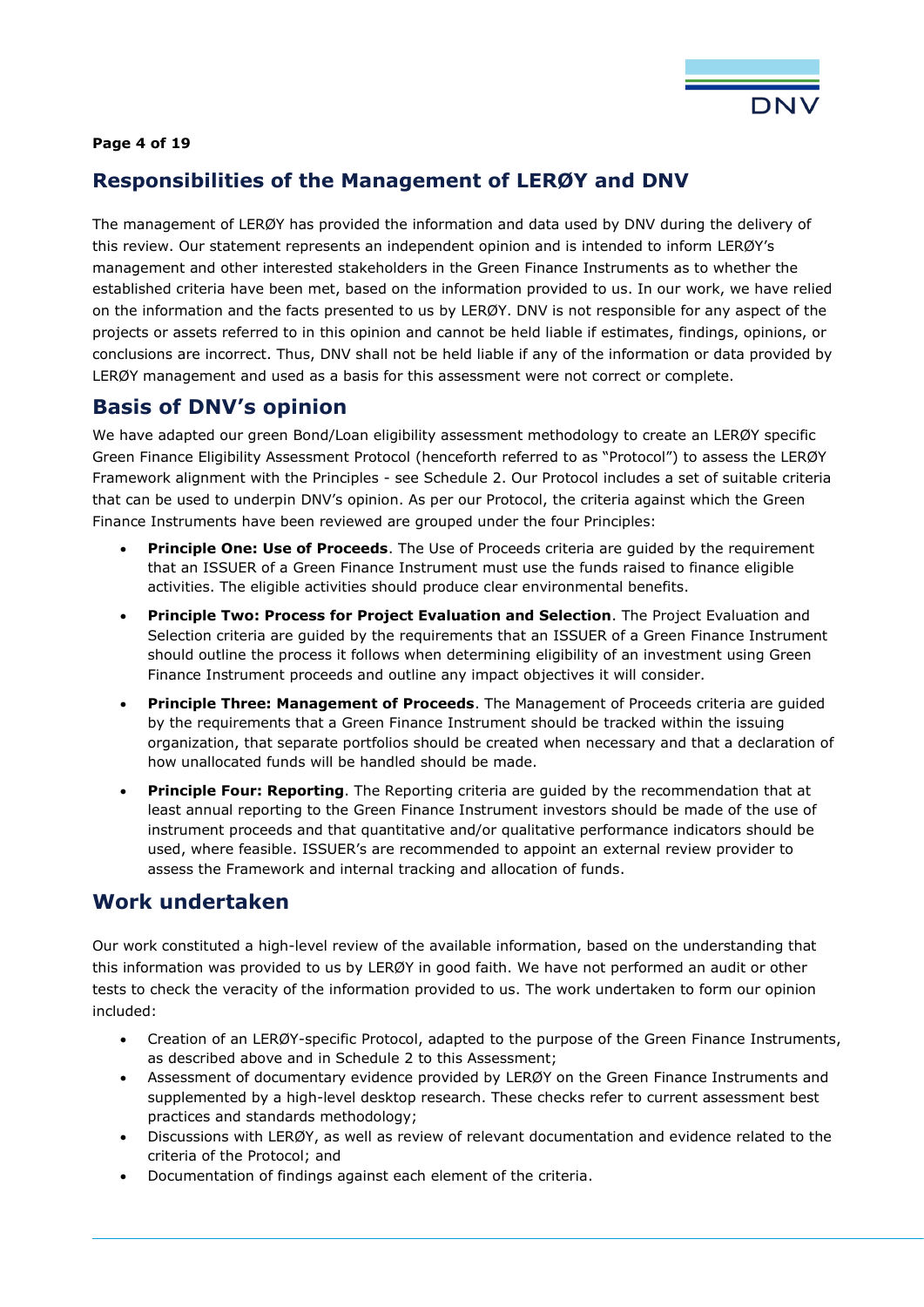

#### **Page 5 of 19**

# <span id="page-4-0"></span>**Findings and DNV's opinion**

DNV's summary findings are listed below, with further detail provided in Schedule 2.

#### **1. Principle One: Use of Proceeds**

LERØY will use the proceeds from Green Finance Instruments to finance and refinance Green Projects within categories as outlined in LERØY's Framework. DNV has summarized its findings in a table, please see "*Schedule 1: Use of Proceeds – Detailed DNV Findings*". DNV concludes that that the eligible categories outlined in the Framework are consistent with the Green Project categories defined in the Principles.

LERØY expects to initially allocate a majority of net proceeds from Green Finance Instruments to two of their seven categories, namely that of (i) "environmentally sustainable seafood production" and (ii) "energy efficiency".

DNV is of the opinion that investments in the environmentally sustainable seafood production category will have clear environmental benefits, with farmed Norwegian salmon having an emission intensity (relative GHG emissions per edible yield) of approximately  $\sim$ 18% of that of beef,  $\sim$ 60% of that of European pork and slightly higher than that of European poultry<sup>2</sup>. This evidences that environmentally sustainable aquaculture enables production of sustainable food, but also illustrates that the sector needs to identify and implement measures to further reduce GHG emissions. LERØY is committed to Science Based Targets to reduce absolute scope 1, 2 and 3 GHG emissions with 46% by 2030, from a 2019 base year. DNV considers the targets best in class compared to peers, where the targets covering GHG emissions from company operations (scope 1 and 2) are consistent with reductions required to keep global warming to 1.5 °C. DNV considers LERØY's eligibility criteria by using ASC certification for fish farming and CoC certification for fish processing in line with best market practice. Lerøy uses post smolt facilities to reduce the time fish is exposed to the marine environment - thereby reducing environmental impact and risks associated with sea lice and fish escapes – but it increases energy consumption<sup>3</sup> and the complexity of the production process. DNV considers proposed investments in recirculating aquaculture system (RAS) technology for post smolt facilities to be eligible, as this technology recirculates more than 90% of the water, thereby improving the energy efficiency of water heating, reducing water pollution by allowing for waste collection as well as reducing the use of water.

The investments in the "Energy Efficiency" category are governed by LERØY's science based GHG reduction targets and will play a key role in reducing or avoiding energy use and thereby emissions. Under the Framework, investments in this category are required to at least reduce energy use by 30%, for example by improving energy efficiency of factories, processing facilities or farming sites, providing a clear environmental benefit.

#### **2. Principle Two: Process for Project Evaluation and Selection**

DNV has reviewed LERØY's Green Finance Framework and concludes that it clearly communicates how LERØY's process for evaluation and selection will ensure that Green Finance Instruments are allocated to eligible Green Projects as defined by the Framework. LERØY will use a two-step process, where the responsibility for step 1, being the assessment of Green Project criteria compliance and environmental benefits, is with LERØY sustainability experts and representatives. In step 2, LERØY's Green Finance Committee decides whether proposed potential Green Projects meet the Green Project Criteria. DNV considers this to be in line with the Principles and market practice.

DNV also notes that this decision-making process is firmly placed within the context of LERØY's overarching sustainability strategy, made tangible by policies, guidelines and KPI's, which can be considered ambitious in the sector LERØY operates. The Framework puts key elements from LERØY's sustainability strategy in the context of Green Finance Instruments, thereby clearly communicating

<sup>&</sup>lt;sup>2</sup> SINTEE (2020), 'Greenhouse gas emissions of Norwegian seafood products in 2017', p.97

<sup>3</sup> Future emissions related to powering post smolt facilities are governed by LERØY's science based GHG reduction targets, while LERØY transparently reports its scope 1 & 2 GHG emissions according to the GHG Protocol Corporate Standard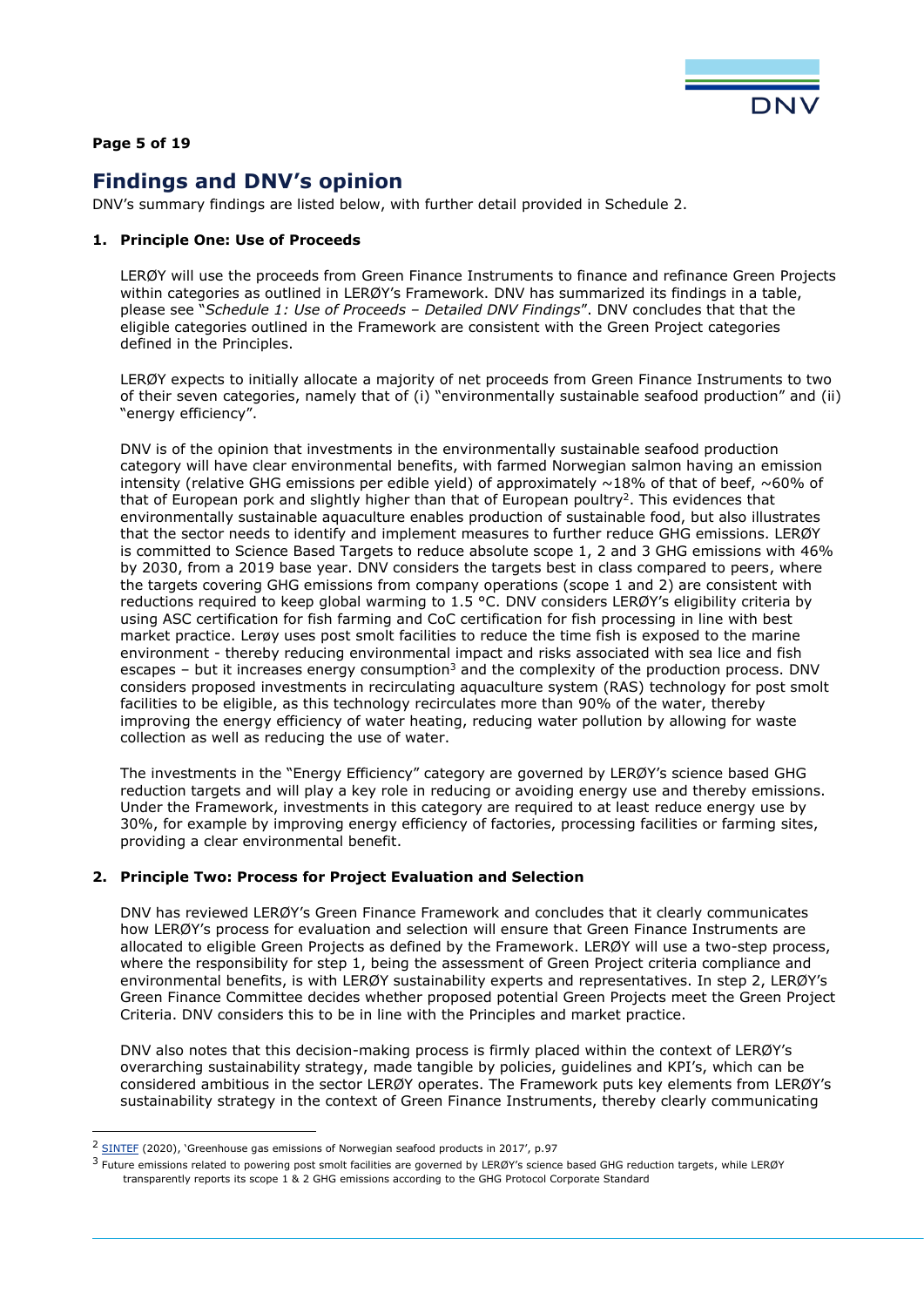

#### **Page 6 of 19**

the environmental sustainability objectives of Green Projects. LERØY's decision-making process is also governed by its overall risk management of environmental, social, corporate governance and financial risks. DNV highlights that the EU Taxonomy does not at present provide specific technical screening criteria for aquaculture and fisheries. LERØY's intentention is to closely monitor the development of EU Taxonomy criteria and how its operations and Green Finance Framework can be aligned once they emerge. DNV considers this an appropriate process and in line with the Principles' guidance.

#### **3. Principle Three: Management of Proceeds**

DNV concludes that LERØY's proposed management of proceeds, where LERØY will earmark an amount equal to that of net proceeds from Green Finance Instruments to finance Green Projects, is conform to the Principles. LERØY aims to ensure that the value of Green Projects in the Green Register at all times exceeds that of the Green Finance Instruments proceeds. Unallocated proceeds will be managed in accordance to LERØY's liquidity management policy, where DNV can confirm the Framework lists appropriate exclusions for temporary holdings. DNV further notes that LERØY's commitment to third party audit of the management of proceeds is in line with best market practice.

#### **4. Principle Four: Reporting**

DNV concludes that LERØY will report on allocation and impact in line with the Principles. The company will provide an annual report that contains information on the amount of net proceeds allocated to eligible Green Projects and the actual or estimated impact of Green Projects where possible. DNV deems the examples of KPIs to measure impact for the seven categories to be appropriate.

Based on the information provided by LERØY and the work undertaken, it is DNV's opinion that LERØY's Green Finance Framework meets the criteria established in the Protocol and that it is aligned with the stated definition of green loans within the Green Loan Principles 2021 and green bonds within the Green Bond Principles 2021.

#### **for DNV Business Assurance Norway AS**

Oslo, 20th of August 2021

**Daniel Brenden**  Consultant DNV – Energy Systems

**Roel Zwart** Senior Consultant and Project Manager DNV – Energy Systems

#### **About DNV**

**Mark Robinson** Lead Reviewer DNV – Business Assurance

Driven by our purpose of safeguarding life, property and the environment, DNV enables organisations to advance the safety and sustainability of their business. Combining leading technical and operational expertise, risk methodology and in-depth industry knowledge, we empower our customers' decisions and actions with trust and confidence. We continuously invest in research and collaborative innovation to provide customers and society with operational and technological foresight. With our origins stretching back to 1864, our reach today is global. Operating in more than 100 countries, our 12,000 professionals are dedicated to helping customers make the world safer, smarter and greener.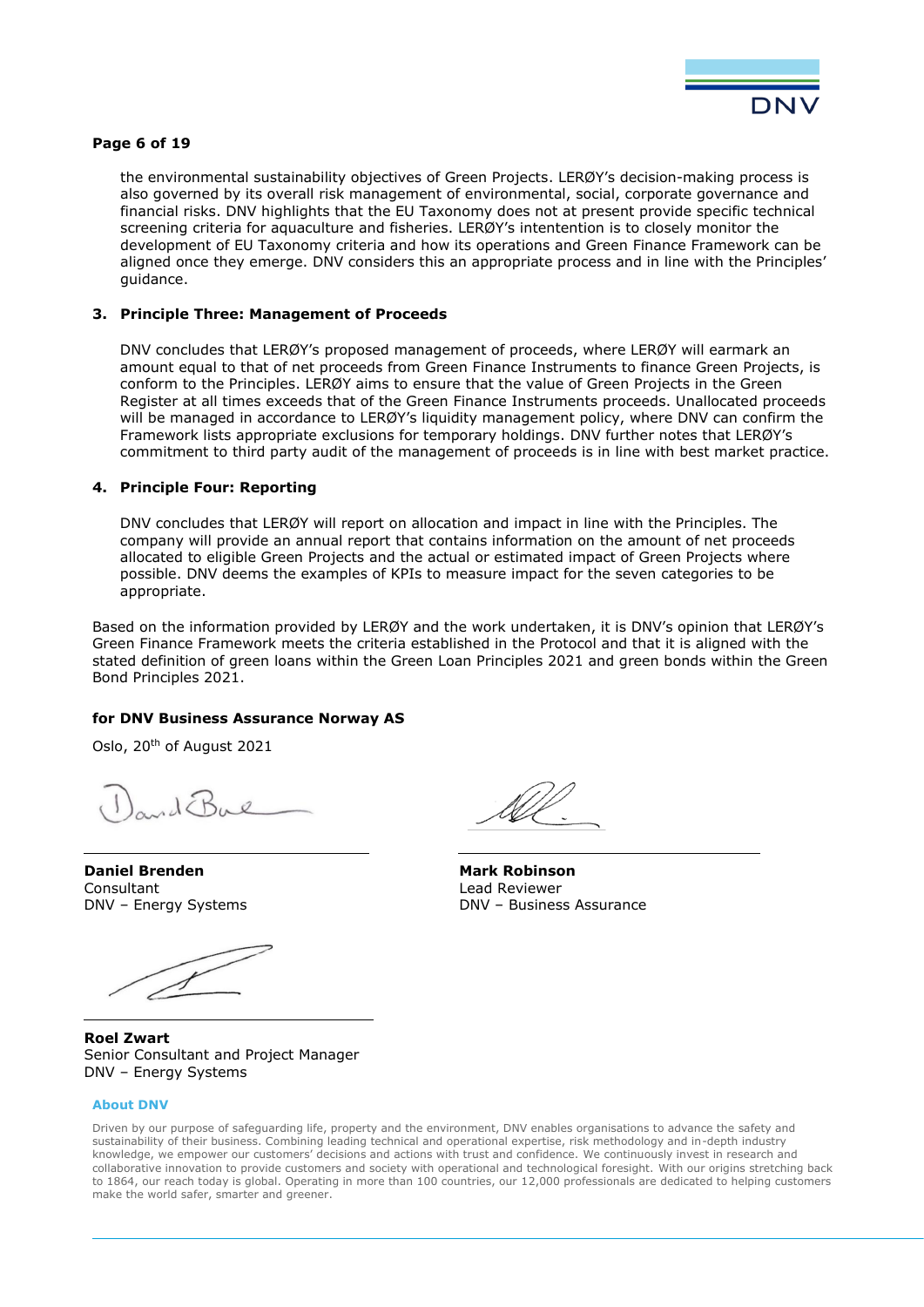

**Page 7 of 19**

# **1 SCHEDULE 1: USE OF PROCEEDS – DETAILED DNV FINDINGS**

<span id="page-6-0"></span>

| <b>ICMA Green Project</b><br><b>Category</b> | <b>LERØY's Green Projects</b>                                                                                                                                                                                                                                                                                                                                                                                                                                                                                                                                                                                                                                                                                                                                                                                                                                                      | <b>DNV Findings</b>                                                                                                                                                                                                                                                                                                                                                                                                                                                                                                                                                                                                                                                                                                                                                                                                                                                                                                                                                                                                                                                                                                                                                                                                                                                                                                                                                                                                                                                                                                                                                                                                                                                                                                                                                                        |
|----------------------------------------------|------------------------------------------------------------------------------------------------------------------------------------------------------------------------------------------------------------------------------------------------------------------------------------------------------------------------------------------------------------------------------------------------------------------------------------------------------------------------------------------------------------------------------------------------------------------------------------------------------------------------------------------------------------------------------------------------------------------------------------------------------------------------------------------------------------------------------------------------------------------------------------|--------------------------------------------------------------------------------------------------------------------------------------------------------------------------------------------------------------------------------------------------------------------------------------------------------------------------------------------------------------------------------------------------------------------------------------------------------------------------------------------------------------------------------------------------------------------------------------------------------------------------------------------------------------------------------------------------------------------------------------------------------------------------------------------------------------------------------------------------------------------------------------------------------------------------------------------------------------------------------------------------------------------------------------------------------------------------------------------------------------------------------------------------------------------------------------------------------------------------------------------------------------------------------------------------------------------------------------------------------------------------------------------------------------------------------------------------------------------------------------------------------------------------------------------------------------------------------------------------------------------------------------------------------------------------------------------------------------------------------------------------------------------------------------------|
| Environmentally sustainable<br>aquaculture   | Sustainable fish farms and post-smolt facilities<br>Investments in fish farm facilities that are certified by ASC, or in<br>$\bullet$<br>preparation to becoming ASC certified<br>Investments financing Recirculating aquaculture systems (RAS)<br>$\bullet$<br>Sustainable processing<br>Investments in processing facilities that are certified or in<br>$\bullet$<br>preparation to becoming certified by CoC for ASC products<br>Environmental management and fish welfare<br>Investments that promote fish health and fish welfare<br>$\bullet$<br>Investments that protect, restore and enhance surrounding<br>$\bullet$<br>ecosystems<br>Investments in climate adaptation measures<br>$\bullet$<br>Research & Development (R&D)<br>New sustainable feed ingredients<br>$\bullet$<br>Technology and expertise to improve fish welfare and farming<br>$\bullet$<br>practices | LERØY expects a majority of net proceeds from Green Finance<br>Instruments to initially be allocated to two of the seven categories,<br>namely that of (i) "environmentally sustainable seafood production"<br>and (ii) "energy efficiency".<br><b>ENVIRONMENTAL BENEFITS</b><br>DNV is of the opinion that investments in the environmentally<br>sustainable seafood production category will have clear environmental<br>benefits, with farmed Norwegian salmon having an emission intensity<br>(relative GHG emissions per edible yield) of approximately ~18% of<br>that of beef, $~60\%$ of that of European pork and slightly higher than<br>that of European poultry (Sintef, 2020). This evidences that<br>environmentally sustainable aquaculture enables production of<br>sustainable food, but also illustrates that the sector needs to identify<br>and implement measures to further reduce GHG emissions.<br>DNV considers investments in recirculating aquaculture system (RAS)<br>technology for post-smolt facilities to provide clear benefits in the<br>form of increased fish production capacity and lowered environmental<br>footprint. Key environmental benefits include that more than 90% of<br>the water used is recirculated, substantially reducing water usage,<br>reducing energy consumption for water heating and strengthening<br>climate change resilience against droughts. Further, advanced<br>filtering reduces water pollution and enables the collection of waste,<br>while reduced time that fish is exposed at sea lowers the risk of<br>salmon lice and escapes.<br><b>GHG EMISSIONS</b><br>LERØY is committed to Science Based Targets (SBT) to reduce<br>absolute scope 1, 2 and 3 GHG emissions with 46% by 2030, from a<br>2019 base year. |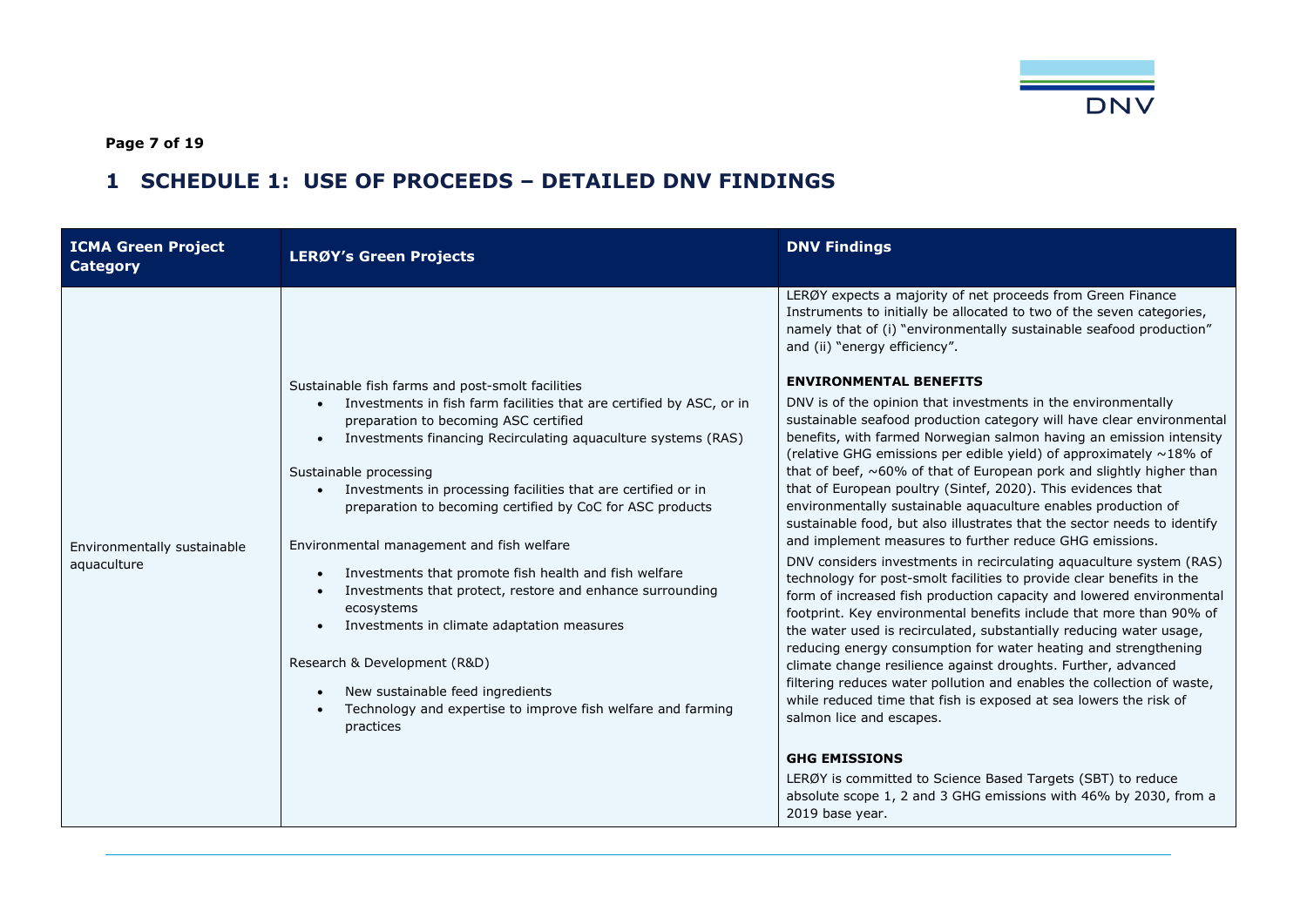

**Page 8 of 19**

| <b>ICMA Green Project</b><br><b>Category</b> | <b>LERØY's Green Projects</b> | <b>DNV Findings</b>                                                                                                                                                                                                                                                                                                                                                                                                                                                                                                                                                                                                                                                                                                                                                                      |
|----------------------------------------------|-------------------------------|------------------------------------------------------------------------------------------------------------------------------------------------------------------------------------------------------------------------------------------------------------------------------------------------------------------------------------------------------------------------------------------------------------------------------------------------------------------------------------------------------------------------------------------------------------------------------------------------------------------------------------------------------------------------------------------------------------------------------------------------------------------------------------------|
|                                              |                               | The targets are approved by the Science Based Initiative, which is a<br>collaboration between Carbon Disclosure Project (CDP), WWF the UN<br>Global Company and World Resources Institute (WRI).<br>DNV considers the targets best in class compared to peers (SBT,<br>website, accessed August 2021, <i>link</i> ), where the targets covering<br>GHG emissions from company operations (scope 1 and 2) are<br>consistent with reductions required to keep global warming to 1.5 °C.<br>LERØY transparently reports its scope 1 & 2 Greenhouse Gas (GHG)<br>emissions, according to the GHG Protocol Corporate Standard. DNV<br>considers the GHG Protocol an appropriate GHG accounting standard.<br>Lerøy aims to include emissions data from relevant scope 3 activities<br>in 2021. |
|                                              |                               | <b>FISH FARM AND PROCESSING CERTIFICATION</b><br>DNV considers LERØY's eligibility criteria by certification in line with<br>best market practice:                                                                                                                                                                                                                                                                                                                                                                                                                                                                                                                                                                                                                                       |
|                                              |                               | <b>ASC<sup>4</sup></b> Certification<br>The Framework requires ASC certification for fish farms to be eligible,<br>which is seen as best market practice to ensure responsible<br>aquaculture practice, focusing on environmental and social impact of<br>farming.                                                                                                                                                                                                                                                                                                                                                                                                                                                                                                                       |
|                                              |                               | CoC <sup>5</sup> Certification<br>The Framework requires CoC certification for processing facilities to<br>be eligible, or that they are in preparation to becoming certified,<br>ensuring that ASC certified seafood originates from ASC certified fish<br>farms.                                                                                                                                                                                                                                                                                                                                                                                                                                                                                                                       |

 $4$  ASC = Aquaculture Stewardship Council. The ASC standard focuses on both environmental and social impact of fish farming.

 $^5$  CoC = Chain of Custody Standard for ASC products. The CoC standard ensures that ASC certified seafood originates from ASC certified farms.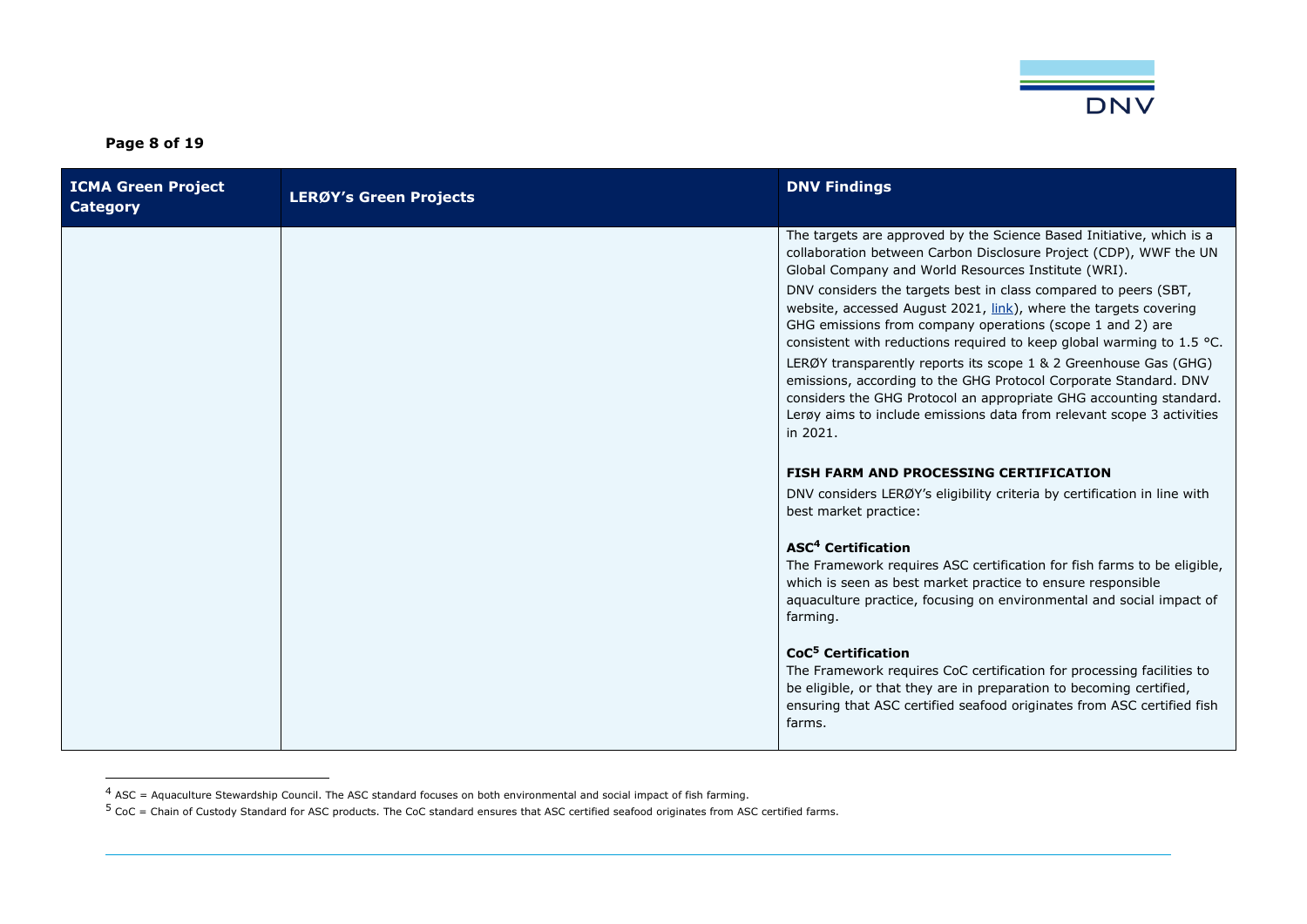

**Page 9 of 19**

| <b>ICMA Green Project</b><br><b>Category</b> | <b>LERØY's Green Projects</b>                                                                                                                                                                                                                                                                                                                                                                                                                        | <b>DNV Findings</b>                                                                                                                                                                                                                                                                                                                                                                                                                                                                                                                                                                                 |
|----------------------------------------------|------------------------------------------------------------------------------------------------------------------------------------------------------------------------------------------------------------------------------------------------------------------------------------------------------------------------------------------------------------------------------------------------------------------------------------------------------|-----------------------------------------------------------------------------------------------------------------------------------------------------------------------------------------------------------------------------------------------------------------------------------------------------------------------------------------------------------------------------------------------------------------------------------------------------------------------------------------------------------------------------------------------------------------------------------------------------|
|                                              |                                                                                                                                                                                                                                                                                                                                                                                                                                                      | <b>R&amp;D</b><br>DNV considers that LERØY's R&D efforts focuses on key industry<br>challenges, with 64% of Lerøy's Scope 3 GHG emissions in 2019<br>comes from fish feed. Lerøy identifies changing the feed composition<br>as one of the most important options to decrease these emissions.<br>Financing of the actual feed is not included as eligible Green Project in<br>LERØY's Framework.                                                                                                                                                                                                   |
| Renewable Energy                             | Renewable energy<br>Investments in solar and wind power to power Lergy's core<br>$\bullet$<br>business activities<br>Investments financing the production of biofuels and biogas from<br>$\bullet$<br>waste products generated in smolt production and RAS facilities                                                                                                                                                                                | The investments in the "Renewable Energy" category are guided by<br>LERØY's Science Based Reduction Target for 2030, as explained under<br>"GHG Emissions".                                                                                                                                                                                                                                                                                                                                                                                                                                         |
| <b>Energy Efficiency</b>                     | Investments improving the energy efficiency in factories,<br>$\bullet$<br>processing facilities, post-smolt facilities and farming sites with a<br>minimum of 30 per cent<br>Direct costs (e.g. material, installation and labour costs) for<br>$\bullet$<br>installing energy efficient technologies or other energy saving<br>measures, reducing the energy use of the specific installation or<br>measure by at least 30 per cent                 | The investments in the "Energy Efficiency" category are guided by<br>LERØY's Science Based Reduction Target for 2030, as explained under<br>"GHG Emissions".<br>Investments into Green Projects under the "energy efficiency"<br>category will play a key role in reducing or avoiding energy use, by<br>extension reducing and avoiding GHG emissions. LERØY commits to<br>such investments leading to a reduction in energy use by at least<br>30%, entailing a clear environmental benefit in DNV's opinion.                                                                                     |
| Clean Transportation                         | Investments in zero direct emission vessels, such as fully electric,<br>$\bullet$<br>hydrogen or other zero-direct emission solutions and related<br>infrastructure<br>R&D for low carbon transportation with the intention to reduce<br>$\bullet$<br>carbon emission, such as in alternative fuel technology, e.g.<br>hydrogen, ammonia and low carbon ship designs<br>Investments related to equipping vessels with battery solutions<br>$\bullet$ | 86% of LERØY's Scope 1 & 2 GHG emissions in 2019 comes from the<br>use of marine gas oil (MGO). Lerøy identifies switching to alternative<br>fuels as one of the most important options to decrease these<br>emissions.<br>DNV considers investments in zero direct emission vessels, directly<br>related infrastructure and R&D, as well as financing (plug-in) hybrid<br>equipment (not the complete vessel), in line with the Principles Green<br>Project category "Clean Transportation". Risks of lock-in of fossil fuels<br>are mitigated by LERØY's Science Based Reduction Target for 2030, |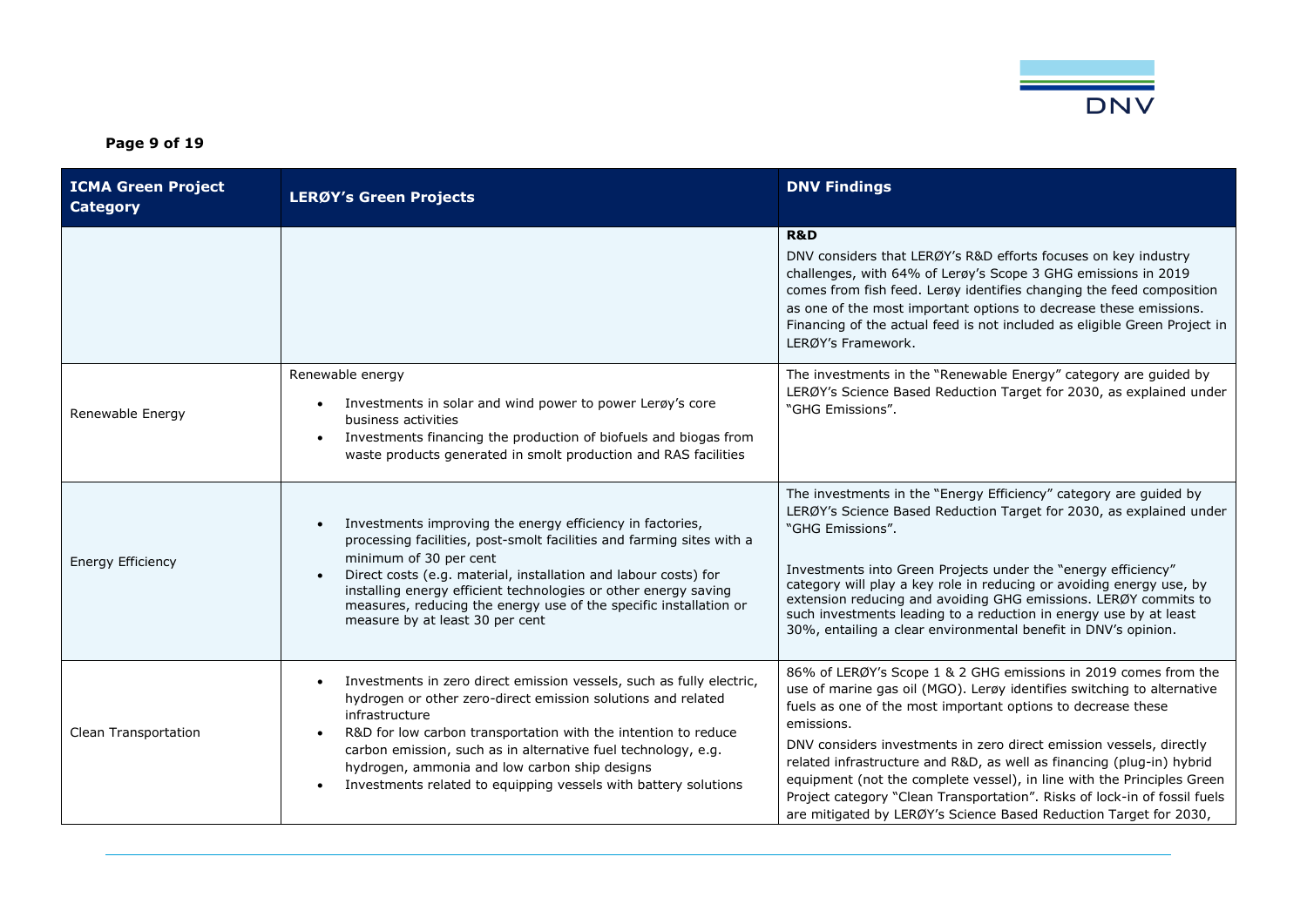

**Page 10 of 19**

| <b>ICMA Green Project</b><br><b>Category</b>                                                                           | <b>LERØY's Green Projects</b>                                                                                                                                                                                                                                                                                                                                                                                                                                                                                           | <b>DNV Findings</b>                                                                                                                                                                                                                                                                                                                                                                                                                                                                                                                                                                          |
|------------------------------------------------------------------------------------------------------------------------|-------------------------------------------------------------------------------------------------------------------------------------------------------------------------------------------------------------------------------------------------------------------------------------------------------------------------------------------------------------------------------------------------------------------------------------------------------------------------------------------------------------------------|----------------------------------------------------------------------------------------------------------------------------------------------------------------------------------------------------------------------------------------------------------------------------------------------------------------------------------------------------------------------------------------------------------------------------------------------------------------------------------------------------------------------------------------------------------------------------------------------|
|                                                                                                                        |                                                                                                                                                                                                                                                                                                                                                                                                                                                                                                                         | as explained under "Renewable Energy", which sets the speed of<br>transition in line with reductions required to keep global warming to<br>1.5 °C.                                                                                                                                                                                                                                                                                                                                                                                                                                           |
| Sustainable water and<br>wastewater management                                                                         | Water-use efficiency<br>Investments improving freshwater use efficiency through<br>$\bullet$<br>technological improvements with a minimum of 30 per cent<br>Wastewater management<br>Projects that resolve water scarcity and water quality issues<br>$\bullet$<br>Measures that improve wastewater treatment<br>$\bullet$                                                                                                                                                                                              | DNV considers LERØY's proposed Green Projects in line with the<br>Principles, which includes "sustainable infrastructure for clean water"<br>and "Wastewater treatment".                                                                                                                                                                                                                                                                                                                                                                                                                     |
| Pollution prevention and control                                                                                       | Waste management<br>Investments in processes and equipment related to the reduction,<br>$\bullet$<br>collection, sorting, recycling and recovery of waste materials<br>Investments in products and equipment that reduce the need of<br>$\bullet$<br>virgin raw materials<br>Pollution prevention<br>Investments reducing GHG emissions resulting from improvements<br>$\bullet$<br>to industrial processes and systems throughout the value chain,<br>could also include connecting fish farms to the electricity grid | The investments in Waste management are guided by LERØY's KPI's<br>for waste management addressed in their Framework:<br>Minimum 15% non-organic waste shall be reused, recovered<br>or recycled annually.<br>Food waste should be reduced by 50% by 2024, compared<br>to 2019.<br>Reduce non-recyclable plastic consumption by 50% by 2024,<br>compared to 2019, including reduction in total plastic<br>consumption.<br>The investments in the "Pollution prevention" category are guided by<br>LERØY's Science Based Reduction Target for 2030, as explained under<br>"Renewable Energy". |
| Circular economy adapted<br>products, production<br>technologies and processes and<br>certified eco-efficient products | Investments in recyclable packaging solutions, new resource<br>$\bullet$<br>efficient packaging products and solutions or compostable<br>packaging alternatives                                                                                                                                                                                                                                                                                                                                                         | DNV considers LERØY's proposed Green Projects in line with the<br>Principles, which provides examples like "the design and<br>introduction of reusable, recyclable and refurbished materials,<br>components and products".                                                                                                                                                                                                                                                                                                                                                                   |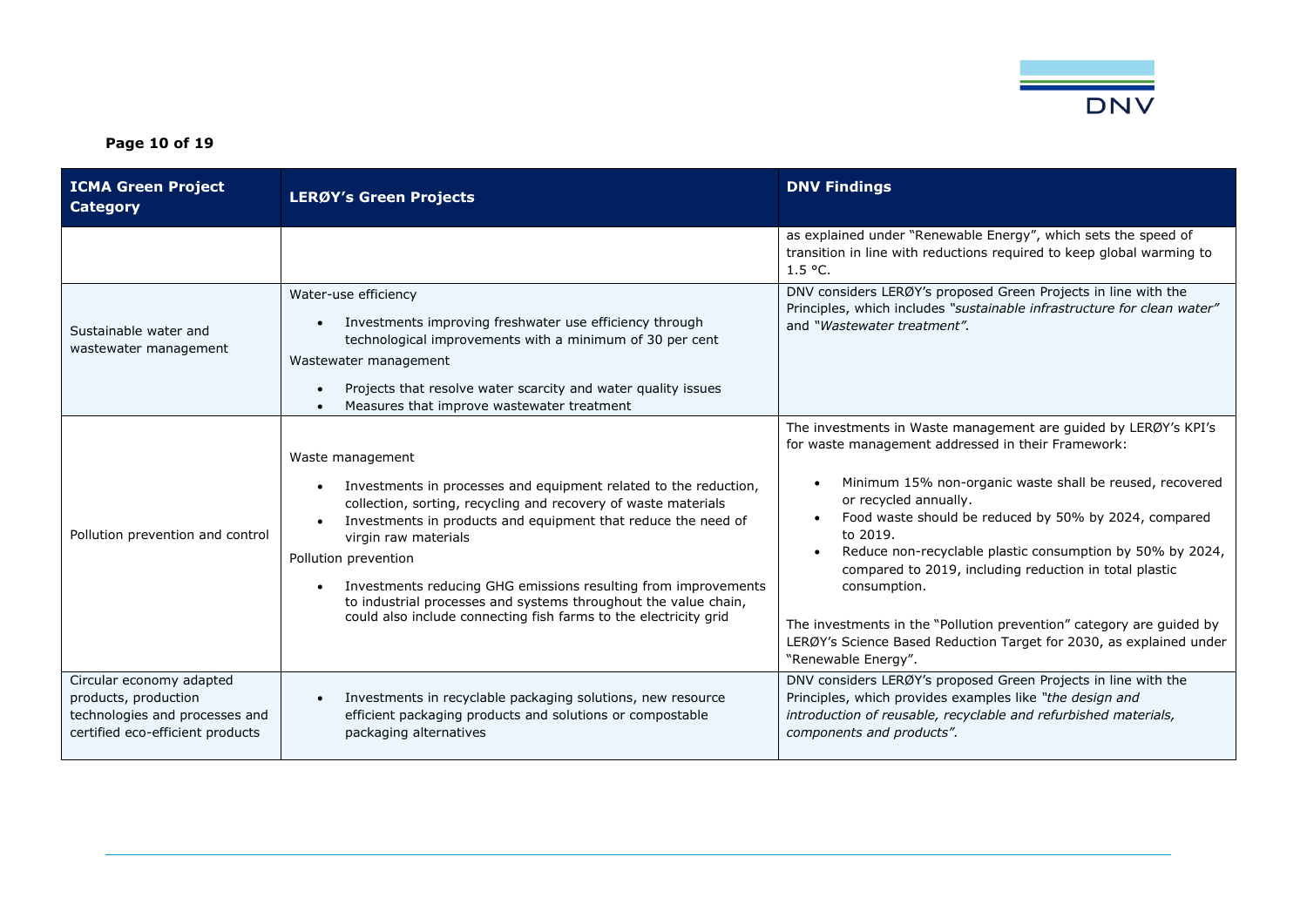

**Page 11 of 19**

# **2 SCHEDULE 2: LERØY – SPECIFIC GREEN FINANCE ELIGIBILITY ASSESSMENT PROTOCOL**

# 2.1 Use of proceeds

<span id="page-10-1"></span><span id="page-10-0"></span>

| Ref.           | <b>Criteria</b>                | <b>Requirements</b>                                                                                                                                                                                                                                                                                                                                                                                                                                                                                 | <b>Work undertaken</b>                                                                                                                                                                                                              | <b>DNV Findings</b>                                                                                                                                                                                                                                                                                                                                                                                                                                                                                                                                                                                                                                                                            |
|----------------|--------------------------------|-----------------------------------------------------------------------------------------------------------------------------------------------------------------------------------------------------------------------------------------------------------------------------------------------------------------------------------------------------------------------------------------------------------------------------------------------------------------------------------------------------|-------------------------------------------------------------------------------------------------------------------------------------------------------------------------------------------------------------------------------------|------------------------------------------------------------------------------------------------------------------------------------------------------------------------------------------------------------------------------------------------------------------------------------------------------------------------------------------------------------------------------------------------------------------------------------------------------------------------------------------------------------------------------------------------------------------------------------------------------------------------------------------------------------------------------------------------|
| 1a             | Type of<br>instrument          | Green Finance Instruments are any<br>type of debt instrument made<br>available exclusively to finance or<br>re-finance, in whole or in part, new<br>and/or existing eligible Green<br>Projects. Green finance instruments<br>must align with the four core<br>components of the GLP and GBP, as<br>set out below.<br>Green finance instruments should<br>not be considered interchangeable<br>with finance instruments that are<br>not aligned with the four core<br>components of the GLP and GBP. | Discussions with LERØY and review of<br>the following documents:<br>LERØY Green Finance<br>Framework<br>LERØY's sustainability report<br>2019<br>LERØY's sustainability library<br>LERØY's annual report 2020<br>Formal Q&A Process | DNV confirms that LERØY's Green Finance Framework ensures issuance<br>of "Use of Proceeds" bonds and loans with utilisation of proceeds to<br>Green Projects in line with the four core components of the GBP and<br>GLP.<br>DNV can confirm that any transaction documentation for any future<br>Green Finance Instrument will provide reference to this Framework and<br>that it is LERØY's clear intention to specify the use of proceeds in such<br>future documentation. DNV therefore concludes that the Framework<br>appropriately ensures that any type of Green Finance Instrument will<br>exclusively finance eligible Green Projects as defined in the Green<br>Project Categories. |
| 1 <sub>b</sub> | Green<br>Project<br>Categories | The cornerstone of a Green Finance<br>Instrument is the utilization of the<br>proceeds which should be<br>appropriately described in the legal<br>documentation for the security.                                                                                                                                                                                                                                                                                                                   | Discussions with LERØY and review of<br>the following documents:<br>LERØY Green Finance<br>Framework<br>LERØY's sustainability report<br>2019<br>LERØY's annual report 2020<br>Formal Q&A Process                                   | The use of net proceeds from Green Finance Instruments will finance or<br>refinance Green Projects within seven overarching categories, as<br>outlined in LERØY's Framework:<br>Environmentally sustainable seafood production<br>Renewable energy<br>Energy efficiency<br>Clean transportation<br>Water and wastewater management<br>Pollution prevention and control<br>Circular economy adapted products, production technologies<br>and processes, and certified eco-efficient products<br>DNV concludes that the Use of Proceeds dedicated to Green Projects                                                                                                                              |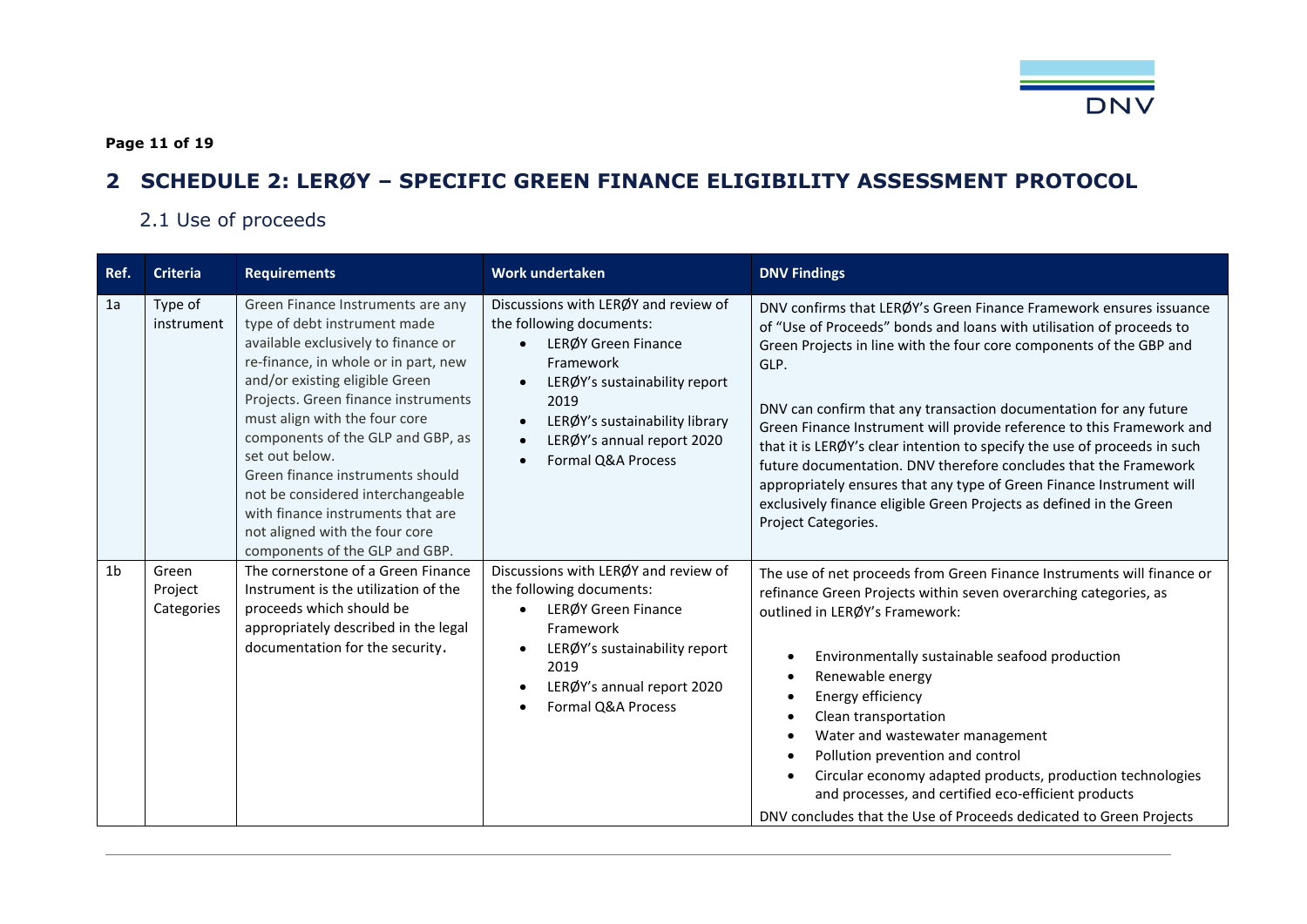

### **Page 12 of 19**

| Ref.           | <b>Criteria</b>                | <b>Requirements</b>                                                                                                                                                                    | <b>Work undertaken</b>                                                                                                                                                                            | <b>DNV Findings</b>                                                                                                                                                                                                                                                                                                                                                                                                                                                                                                                                                                                                                                                                                                                                                                                                                                                                                                                                                                                                                                                                                                                                                                                                                                                                                                                                                                                                                                                             |
|----------------|--------------------------------|----------------------------------------------------------------------------------------------------------------------------------------------------------------------------------------|---------------------------------------------------------------------------------------------------------------------------------------------------------------------------------------------------|---------------------------------------------------------------------------------------------------------------------------------------------------------------------------------------------------------------------------------------------------------------------------------------------------------------------------------------------------------------------------------------------------------------------------------------------------------------------------------------------------------------------------------------------------------------------------------------------------------------------------------------------------------------------------------------------------------------------------------------------------------------------------------------------------------------------------------------------------------------------------------------------------------------------------------------------------------------------------------------------------------------------------------------------------------------------------------------------------------------------------------------------------------------------------------------------------------------------------------------------------------------------------------------------------------------------------------------------------------------------------------------------------------------------------------------------------------------------------------|
|                |                                |                                                                                                                                                                                        |                                                                                                                                                                                                   | under these categories are clearly defined in the Framework. A more<br>detailed breakdown of eligible Green Projects under each of the seven<br>categories is provided in Schedule 1: Use of Proceeds - Detailed DNV<br>Findings.                                                                                                                                                                                                                                                                                                                                                                                                                                                                                                                                                                                                                                                                                                                                                                                                                                                                                                                                                                                                                                                                                                                                                                                                                                               |
| 1 <sub>c</sub> | Environ-<br>mental<br>benefits | All designated Green Project<br>categories should provide clear<br>environmentally sustainable<br>benefits, which, where feasible, will<br>be quantified or assessed by the<br>Issuer. | Discussions with LERØY and review of<br>the following documents:<br>LERØY Green Finance<br>Framework<br>LERØY's sustainability report<br>2019<br>LERØY's annual report 2020<br>Formal Q&A Process | LERØY expects a majority of net proceeds from the first Green Finance<br>Instrument to initially be allocated to two of the seven categories,<br>namely that of (i) "environmentally sustainable seafood production" and<br>(ii) "energy efficiency".<br>DNV is of the opinion that investments in the environmentally<br>sustainable seafood production category will have clear environmental<br>benefits, with farmed Norwegian salmon having an emission intensity<br>(relative GHG emissions per edible yield) of approximately ~18% of that<br>of beef, ~60% of that of European pork and slightly higher than that of<br>European poultry (SINTEF, 2020). This evidences that environmentally<br>sustainable aquaculture enables production of sustainable food, but also<br>illustrates that the sector needs to identify and implement measures to<br>further reduce GHG emissions. As highlighted in Schedule 1, DNV also<br>considers RAS technology to have clear environmental benefits -<br>including reduced water usage, improved water heating efficiency,<br>reduced water pollution and reduced fish exposure time to sea. The<br>main risk associated with RAS technology entails system design errors or<br>technical difficulties for the water circulation which could lead to mass<br>mortality <sup>6</sup> , a risk which DNV considers mitigated by Lerøy's experience<br>with operating RAS technology and the company's risk management<br>system. |
|                |                                |                                                                                                                                                                                        |                                                                                                                                                                                                   | Investments into Green Projects under the energy efficiency category                                                                                                                                                                                                                                                                                                                                                                                                                                                                                                                                                                                                                                                                                                                                                                                                                                                                                                                                                                                                                                                                                                                                                                                                                                                                                                                                                                                                            |

<sup>6</sup> [European Market Observatory for Fisheries and Aquaculture Production](https://www.eumofa.eu/documents/20178/84590/RAS+in+the+EU.pdf) (2020) 'Recirculating Aquaculture Systems', p.1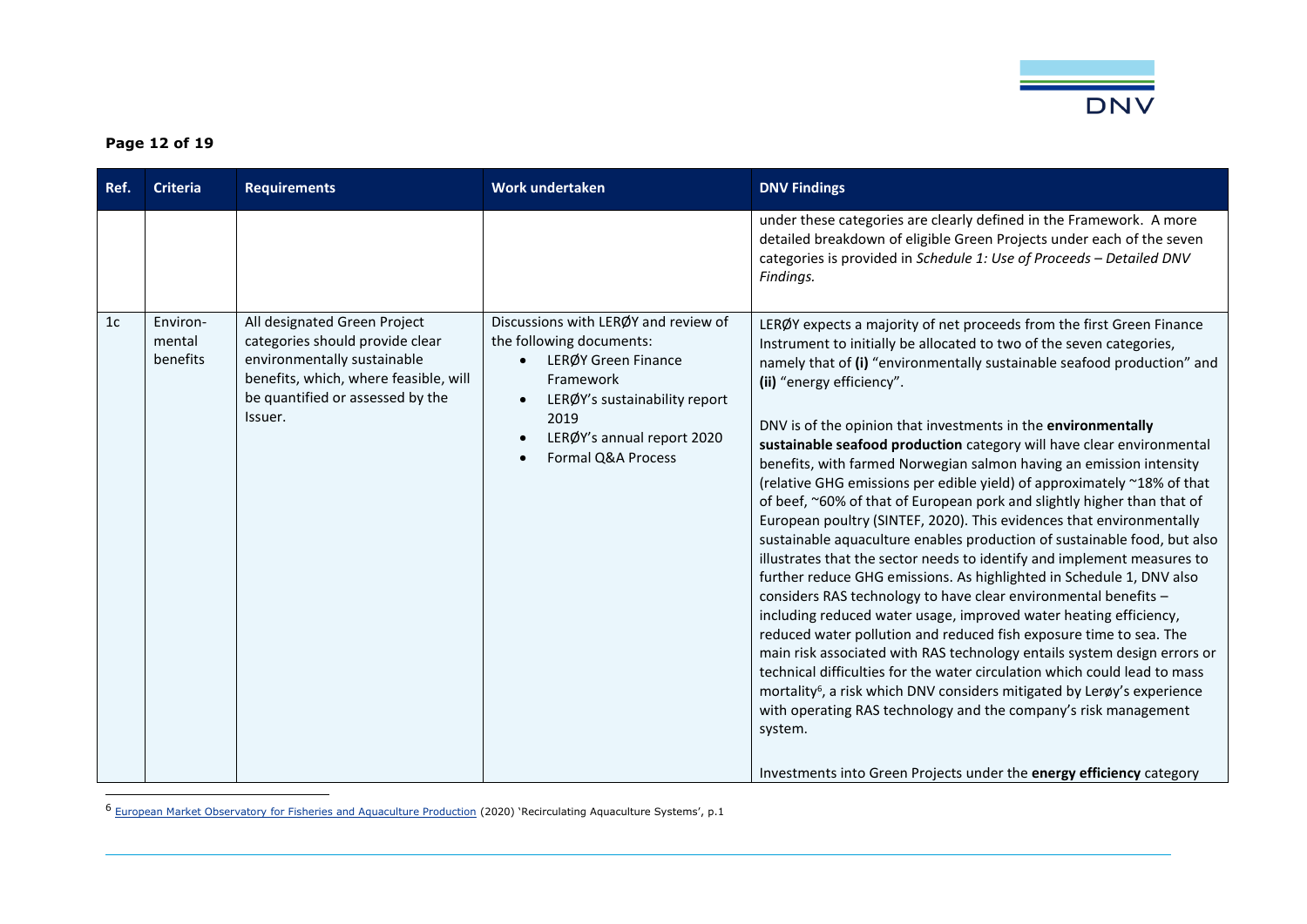

### **Page 13 of 19**

| environmental benefit in DNV's opinion.                                                                             | will play a key role in reducing or avoiding energy use, by extension<br>reducing and avoiding GHG emissions in accordance with LERØY's<br>science based GHG targets. LERØY commits to such investments leading<br>to a reduction in energy use by at least 30%, entailing a clear<br>DNV is also of the opinion that the other five Green Project categories                                                                                                                                                                                                                                                                                                                                                                                                                                                                                                                                                                                                                                                                     |
|---------------------------------------------------------------------------------------------------------------------|-----------------------------------------------------------------------------------------------------------------------------------------------------------------------------------------------------------------------------------------------------------------------------------------------------------------------------------------------------------------------------------------------------------------------------------------------------------------------------------------------------------------------------------------------------------------------------------------------------------------------------------------------------------------------------------------------------------------------------------------------------------------------------------------------------------------------------------------------------------------------------------------------------------------------------------------------------------------------------------------------------------------------------------|
|                                                                                                                     |                                                                                                                                                                                                                                                                                                                                                                                                                                                                                                                                                                                                                                                                                                                                                                                                                                                                                                                                                                                                                                   |
| benefits:                                                                                                           | with accompanying sub-categories will all provide clear environmental                                                                                                                                                                                                                                                                                                                                                                                                                                                                                                                                                                                                                                                                                                                                                                                                                                                                                                                                                             |
| further decarbonisation of energy use.<br>emission reduction targets.<br>quality issues.<br>reduce fossil fuel use. | Investment into the renewable energy category facilitate<br>As outlined in Schedule 1, about 86% of LERØY's 2019 Scope 1<br>& 2 emissions came from MGO use. Investments under the<br>category of clean transportation - notably into zero direct<br>emission vessels, low carbon transportation infrastructure and<br>battery solutions - will play a key role in reducing such<br>emissions and enabling LERØY to meet ambitious carbon<br>Water and wastewater management category investments will<br>address freshwater use efficiency, water scarcity and water<br>Investments in the category of pollution prevention and<br>control will improve waste management, reduce the need for<br>virgin materials, and reduce GHG emissions trough investment<br>in industrial processes, the value chain and in technology to<br>Circular Economy category investments will ensure greater<br>recyclability of packaging and resource use efficiency, key to<br>reducing virgin resource use. Further, packaging compostability |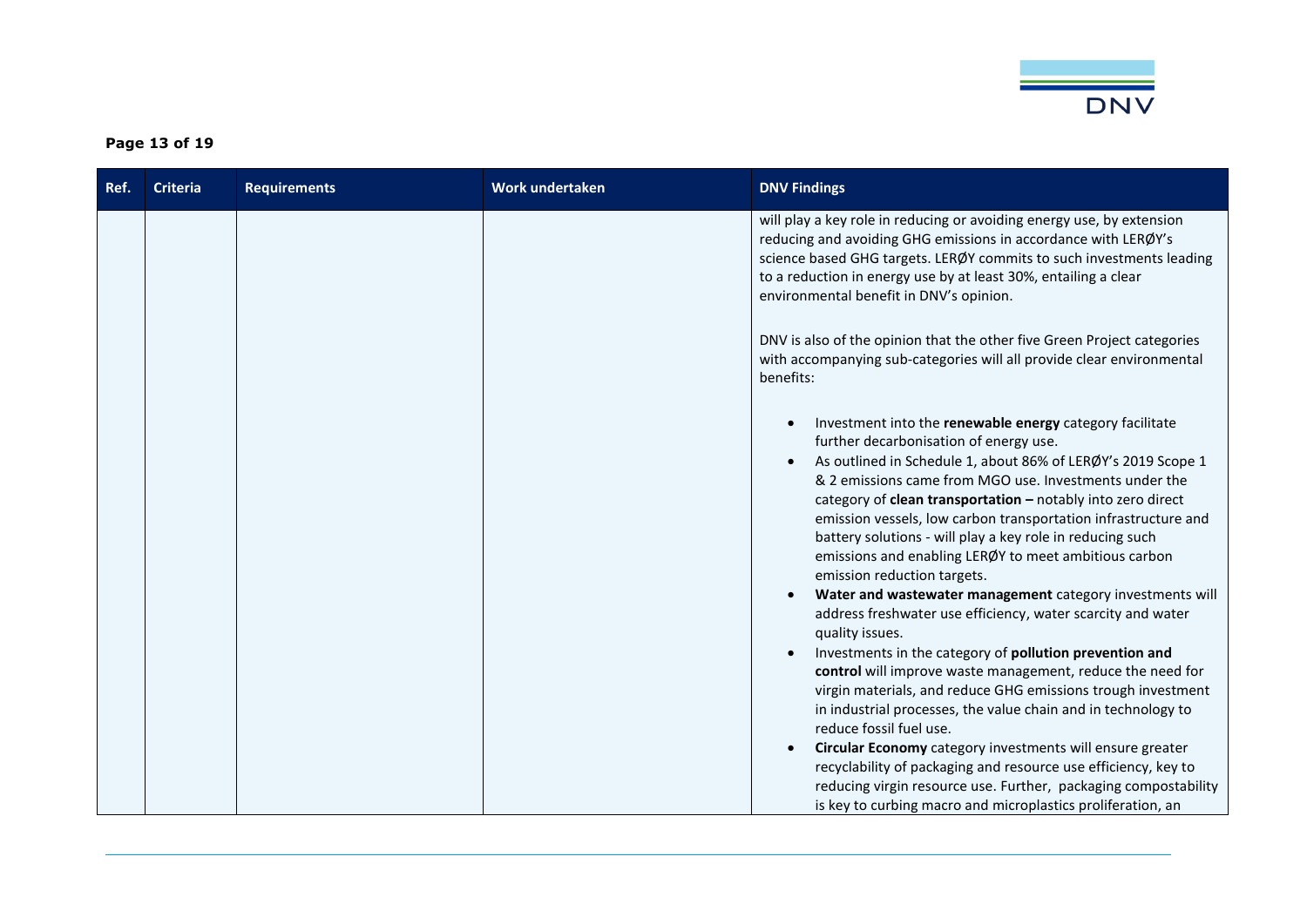

### **Page 14 of 19**

| Ref.           | <b>Criteria</b>      | <b>Requirements</b>                                                                                                                                                                                                                                                                                                                       | Work undertaken                                                                                                                                                                                   | <b>DNV Findings</b>                                                                                                                                                                                                                                                                                                                                                                                                                                                                                                                                                                                                                                                                                                                                                                                                                                                                                                                                                                                                                                                                                                                                                 |
|----------------|----------------------|-------------------------------------------------------------------------------------------------------------------------------------------------------------------------------------------------------------------------------------------------------------------------------------------------------------------------------------------|---------------------------------------------------------------------------------------------------------------------------------------------------------------------------------------------------|---------------------------------------------------------------------------------------------------------------------------------------------------------------------------------------------------------------------------------------------------------------------------------------------------------------------------------------------------------------------------------------------------------------------------------------------------------------------------------------------------------------------------------------------------------------------------------------------------------------------------------------------------------------------------------------------------------------------------------------------------------------------------------------------------------------------------------------------------------------------------------------------------------------------------------------------------------------------------------------------------------------------------------------------------------------------------------------------------------------------------------------------------------------------|
|                |                      |                                                                                                                                                                                                                                                                                                                                           |                                                                                                                                                                                                   | increasingly apparent ecologocial issue.<br>DNV is therefore of the opinion that the entirety of the net green<br>proceeds will be allocated to Green Projects with clear environmental<br>benefits.                                                                                                                                                                                                                                                                                                                                                                                                                                                                                                                                                                                                                                                                                                                                                                                                                                                                                                                                                                |
| 1 <sub>d</sub> | Refinancing<br>share | If a proportion of the proceeds may<br>be used for refinancing, it is<br>recommended that issuers provide<br>an estimate of the share of<br>financing vs. re-financing and clarify<br>which investments may be<br>refinanced, and, to the extent<br>relevant, the expected look-back<br>period for refinanced eligible Green<br>Projects. | Discussions with LERØY and review of<br>the following documents:<br>LERØY Green Finance<br>Framework<br>LERØY's sustainability report<br>2019<br>LERØY's annual report 2020<br>Formal Q&A Process | DNV confirms that the proceeds of Green Finance instruments will be<br>used for financing new project developments as well as refinancing of<br>eligible Green Projects. The Green Finance Report, provided to all Green<br>Finance Instrument investors by LERØY on an annual basis, or more<br>frequently in case of material developments, will include the relative<br>share of new financing versus refinancing. DNV deems this to be in<br>accordance with the Principles.<br>No lookback period has been defined for eligible Green Projects that are<br>to be refinanced. In terms of look-back period relevance, DNV notes<br>that capital expenditures will qualify without specific look-back periods<br>under the proposed EU Green Bond Standard as long as they otherwise<br>meet relevant eligibility criteria <sup>7</sup> . Operational expenditures require a<br>look-back period of maximum three years. Seeing as the Green Project<br>categories centre on capital expenditures, DNV concludes that a specific<br>look-back period is of less relevance, and that its omission from the<br>Framework is thus appropriate under the Principles. |

<sup>7</sup> [Usability Guide: EU Green Bond Standard](https://ec.europa.eu/info/sites/default/files/business_economy_euro/banking_and_finance/documents/200309-sustainable-finance-teg-green-bond-standard-usability-guide_en.pdf) (2020), p.15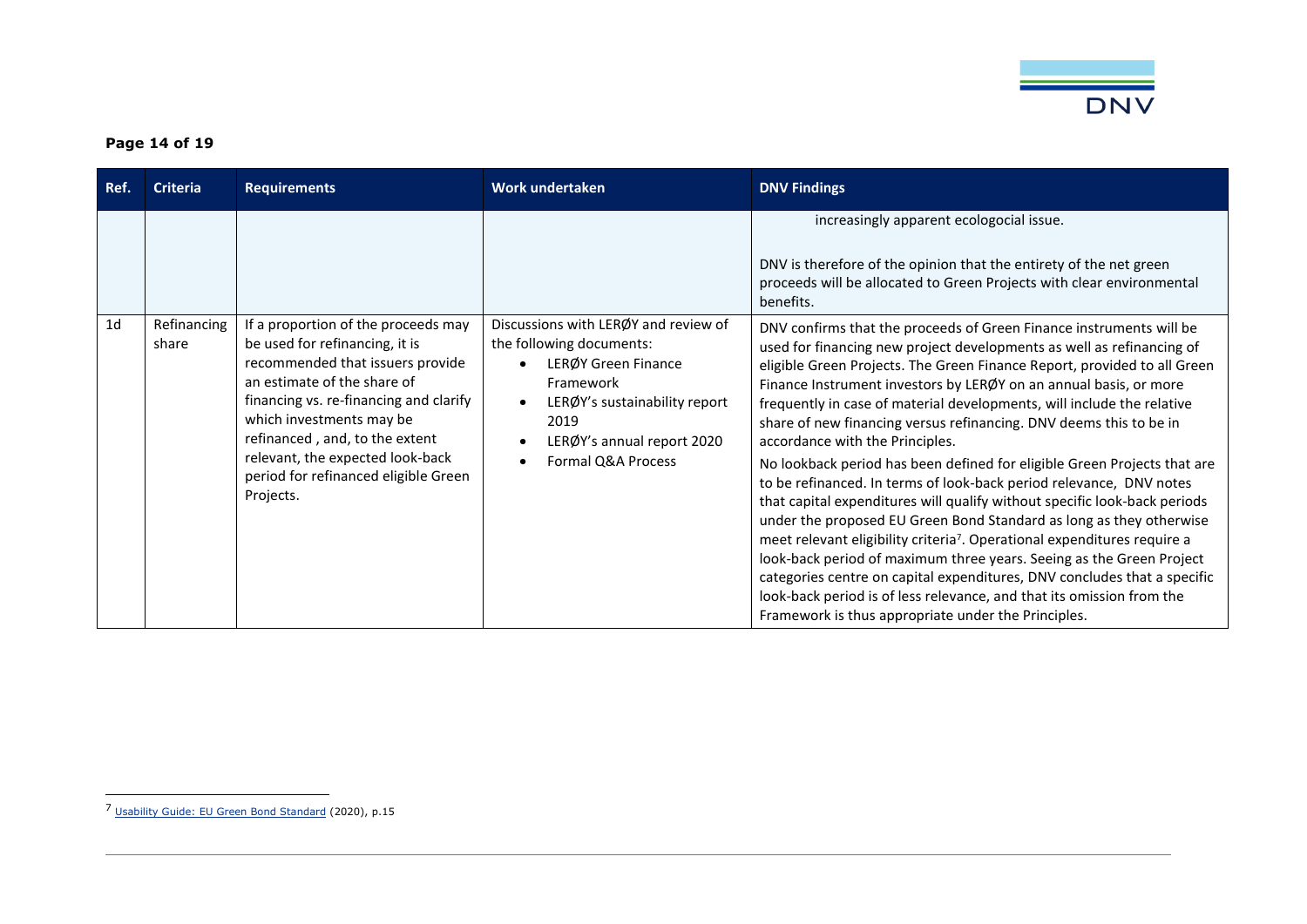

### **Page 15 of 19**

# 2.2 Process for evaluation and selection

<span id="page-14-0"></span>

| Ref.           | <b>Criteria</b>                                                             | <b>Requirements</b>                                                                                                                                                                                                                                                                                                                                                                                                                                                                                                                               | <b>Work undertaken</b>                                                                                                                                                                                                               | <b>DNV Conclusion</b>                                                                                                                                                                                                                                                                                                                                                                                                                                                                                                                                                                                                                                                                                                                                                                                                                                                                                                                                                                                                                                                                                                                                          |
|----------------|-----------------------------------------------------------------------------|---------------------------------------------------------------------------------------------------------------------------------------------------------------------------------------------------------------------------------------------------------------------------------------------------------------------------------------------------------------------------------------------------------------------------------------------------------------------------------------------------------------------------------------------------|--------------------------------------------------------------------------------------------------------------------------------------------------------------------------------------------------------------------------------------|----------------------------------------------------------------------------------------------------------------------------------------------------------------------------------------------------------------------------------------------------------------------------------------------------------------------------------------------------------------------------------------------------------------------------------------------------------------------------------------------------------------------------------------------------------------------------------------------------------------------------------------------------------------------------------------------------------------------------------------------------------------------------------------------------------------------------------------------------------------------------------------------------------------------------------------------------------------------------------------------------------------------------------------------------------------------------------------------------------------------------------------------------------------|
| 2a             | Investment-<br>decision<br>process                                          | The Issuer of a Green Finance<br>Instrument should outline the<br>decision-making process it follows to<br>determine the eligibility of projects<br>using Green Finance Instrument<br>proceeds. This includes, without<br>limitation:<br>• A process to determine how the<br>projects fit within the eligible Green<br>Projects categories identified in the<br>Green Bond/Loan Principles;<br>• The criteria making the projects<br>eligible for using the Green<br>Bond/Loan proceeds; and<br>• The environmental sustainability<br>objectives. | Discussions with LERØY and review<br>of the following documents:<br>LERØY Green Finance<br>Framework<br>LERØY's sustainability<br>report 2019<br>LERØY's annual report<br>2020<br>LERØY sustainability library<br>Formal Q&A Process | DNV concludes that LERØY's Framework outlines an appropriate decision-<br>making process to determine project eligibility for Green Finance<br>Instrument Proceeds. This two-step process will entail that:<br>i.<br>Sustainability experts and LERØY representatives will evaluate<br>potential Green Projects and their compliance with the Green<br>Project Criteria listed in the Framework and environmental<br>benefits.<br>The list of potential Green Projects will then be presented to a<br>ii.<br>Green Finance Committee comprising members from LERØY<br>Group management and ESG, Quality, Operational/Technical and<br>Finance functions. This committee will hold the sole responsibility<br>for determining whether a project qualifies as a Green Project or<br>not, a decision which will require a consensus.<br>This committee will keep a Green Register where all selected Green<br>Projects will be listed. The committee also holds the right to exclude any<br>Green Project already funded by Green Instrument Proceeds should they<br>for some reason lose eligibility. DNV deems this to be in accordance with<br>the Principles. |
| 2 <sub>b</sub> | Issuer's<br>environ-<br>mental and<br>social and<br>governance<br>framework | The Issuer of a Green Finance<br>Instrument should clearly<br>communicate to its investors their<br>environmental sustainability<br>objectives; and are encouraged to:<br>1. Position this information within<br>the context of their overarching<br>objectives, strategy, policy and/or                                                                                                                                                                                                                                                          | Discussions with LERØY and review<br>of the following documents:<br>LERØY Green Finance<br>Framework<br>LERØY's sustainability<br>report 2019<br>LERØY's annual report<br>2020<br>LERØY sustainability library                       | DNV concludes that LERØY's process for evaluating and selecting Green<br>Projects is firmly placed within the company's broader environmental<br>sustainability strategy - with such projects set to play a key role in<br>advancing an already well-established and ambitious strategy. The<br>company has a broad spectre of sustainability objectives and KPIs, which<br>are well described in the Framework.<br>1. DNV confirms that the Framework appropriately communicates LERØY's<br>strategy and objectives with regard to the sustainability of its operations                                                                                                                                                                                                                                                                                                                                                                                                                                                                                                                                                                                       |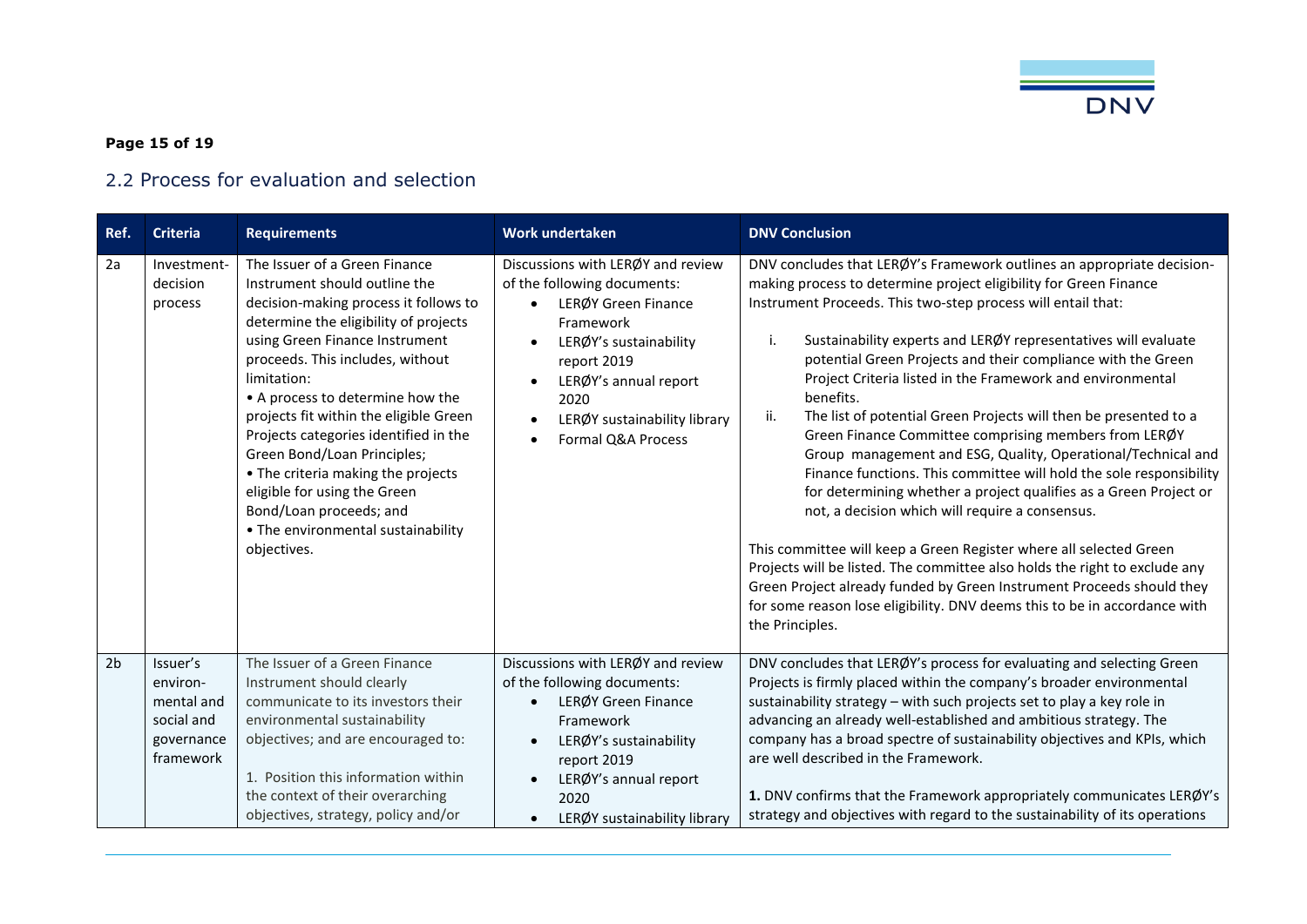

### **Page 16 of 19**

| Ref. | <b>Criteria</b> | <b>Requirements</b>                                                                                                                                                                                                                                                                                                                                                                                                                                                                                                                                                                                                                                                                                                                                                                                              | Work undertaken                                         | <b>DNV Conclusion</b>                                                                                                                                                                                                                                                                                                                                                                                                                                                                                                                                                                                                                                                                                                                                                                                                                                                                                                                                                                                                                                                                                                                                                                                                                 |
|------|-----------------|------------------------------------------------------------------------------------------------------------------------------------------------------------------------------------------------------------------------------------------------------------------------------------------------------------------------------------------------------------------------------------------------------------------------------------------------------------------------------------------------------------------------------------------------------------------------------------------------------------------------------------------------------------------------------------------------------------------------------------------------------------------------------------------------------------------|---------------------------------------------------------|---------------------------------------------------------------------------------------------------------------------------------------------------------------------------------------------------------------------------------------------------------------------------------------------------------------------------------------------------------------------------------------------------------------------------------------------------------------------------------------------------------------------------------------------------------------------------------------------------------------------------------------------------------------------------------------------------------------------------------------------------------------------------------------------------------------------------------------------------------------------------------------------------------------------------------------------------------------------------------------------------------------------------------------------------------------------------------------------------------------------------------------------------------------------------------------------------------------------------------------|
|      |                 | processes relating to environmental<br>sustainability. Issuers are also<br>encouraged to disclose any green<br>standards or certifications to which<br>they are seeking to conform.<br>2. Provide information, if relevant, on<br>the alignment of projects<br>with official or market-based<br>taxonomies, related eligibility<br>criteria, including if applicable,<br>exclusion criteria; and also<br>disclose any green standards or<br>certifications referenced in<br>project selection.<br>3. Have a process in place to identify<br>mitigants to known material risks of<br>negative social and/or environmental<br>impacts from the relevant project(s).<br>The identified mitigants may include<br>trade-off analysis and monitoring of<br>the potential risks are seen as<br>meaningful by the issuer | LERØY Code of Conduct v.5<br>2020<br>Formal Q&A Process | and value chain, and how the eligible Green Projects play an integral part<br>to meeting these. Further, the Framework also communicates that the<br>ISSUER is seeking to conform to the ASC, Global G.A.P and STP 86 Salmo<br>Salar certifications.<br>2. DNV confirms that the Framework includes appropriate reference to<br>the EU Taxonomy - which at present provides no technical screening<br>criteria for the aquaculture and fisheries segments. LERØY is committed to<br>update stakeholders on alignment with relevant technical screening<br>criteria as they are developed through its regular annual reporting.<br>3. DNV confirms that LERØY has processes for identifying material risks for<br>negative social and/or environmental impacts from relevant Green<br>Projects. Notably, the company puts strong emphasis on being active in<br>the locations it operates and purchasing a high percentage of its goods<br>and services locally. Certifications such as ASC, for which LERØY was the<br>first company certified globally - as well as Global G.A.P - are further<br>testimonies to the company's best in class efforts to monitor, minimise<br>and mitigate negative social and environmental impacts. |
|      |                 |                                                                                                                                                                                                                                                                                                                                                                                                                                                                                                                                                                                                                                                                                                                                                                                                                  |                                                         |                                                                                                                                                                                                                                                                                                                                                                                                                                                                                                                                                                                                                                                                                                                                                                                                                                                                                                                                                                                                                                                                                                                                                                                                                                       |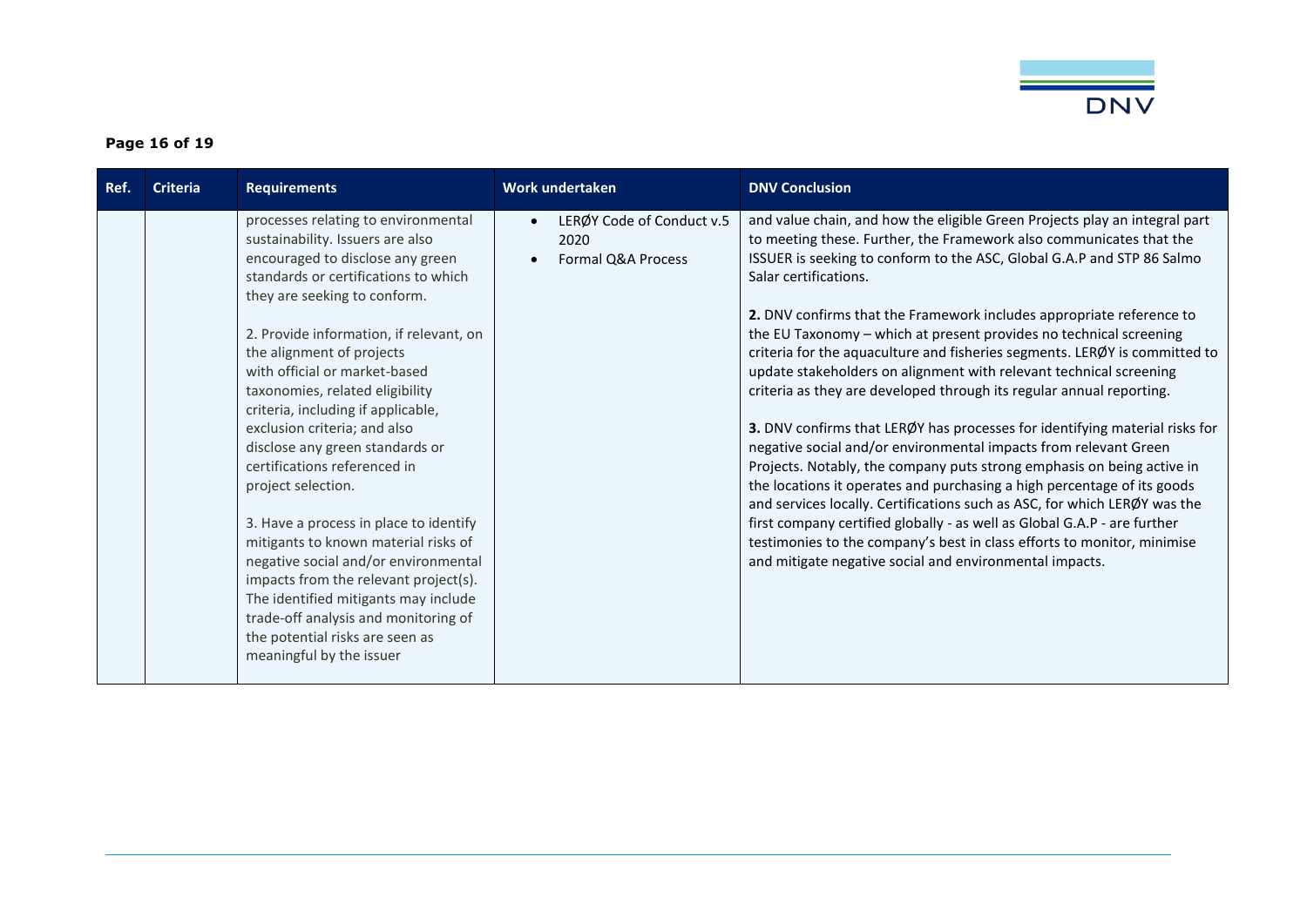

### **Page 17 of 19**

# 2.3 Management of proceeds

<span id="page-16-0"></span>

| Ref.           | <b>Criteria</b>       | <b>Requirements</b>                                                                                                                                                                                                                     | Work undertaken                                                                                                            | <b>DNV Conclusion</b>                                                                                                                                                                                                                                                                                                                                                                                                                                                                                                                           |
|----------------|-----------------------|-----------------------------------------------------------------------------------------------------------------------------------------------------------------------------------------------------------------------------------------|----------------------------------------------------------------------------------------------------------------------------|-------------------------------------------------------------------------------------------------------------------------------------------------------------------------------------------------------------------------------------------------------------------------------------------------------------------------------------------------------------------------------------------------------------------------------------------------------------------------------------------------------------------------------------------------|
| 3a             | Tracking<br>procedure | The proceeds of a Green Finance<br>Instruments should be credited to a<br>dedicated account or otherwise<br>tracked by the Issuer in an<br>appropriate manner, to maintain<br>transparency and promote the<br>integrity of the product. | Discussions with LERØY and review<br>of the following documents:<br>LERØY Green Finance<br>Framework<br>Formal Q&A Process | DNV confirms that the net proceeds from Green Finance Instruments will<br>be tracked in a manner appropriate under the Principles, with an amount<br>equal to that of the net proceeds being earmarked for financing and<br>refinancing of the projects listed in the Green Register (see 2a). The<br>Green Register will ensure traceability on all decisions to allocate net<br>proceeds to Green Projects, where such decisions will be documented<br>and filed.                                                                             |
| 3 <sub>b</sub> | Tracking<br>procedure | Issuers are encouraged to establish an<br>internal governance process through<br>which they can track the allocation of<br>funds towards Green Projects.                                                                                | Discussions with LERØY and review<br>of the following documents:<br>LERØY Green Finance<br>Framework<br>Formal Q&A Process | DNV confirms that there is an appropriate internal governance process<br>through which the allocation of funds towards Green projects will be<br>tracked. LERØY's treasury department will endeavour to ensure that the<br>value of Green Projects at all time exceeds that of the outstanding Green<br>Finance Instruments. Furthermore, LERØY is also committed to having a<br>Third Party Auditor reviewing the management of proceeds and to verify<br>that the tracking is appropriate - DNV considers this to be best market<br>practice. |
| 3c             | Temporary<br>Holdings | Pending such investments or<br>disbursements to eligible Green<br>Projects, the issuer should make<br>known to investors the intended<br>types of temporary investment<br>instruments for the balance of<br>unallocated proceeds.       | Discussions with LERØY and review<br>of the following documents:<br>LERØY Green Finance<br>Framework<br>Formal Q&A Process | DNV can confirm that it is LERØY's clear aim to allocate net proceeds to<br>eligible new and existing Green Projects as soon as possible. Unallocated<br>proceeds will be managed in accordance with LERØY's general liquidity<br>management policy, and DNV concludes that the Framework outline<br>appropriate exclusions for temporary holdings.                                                                                                                                                                                             |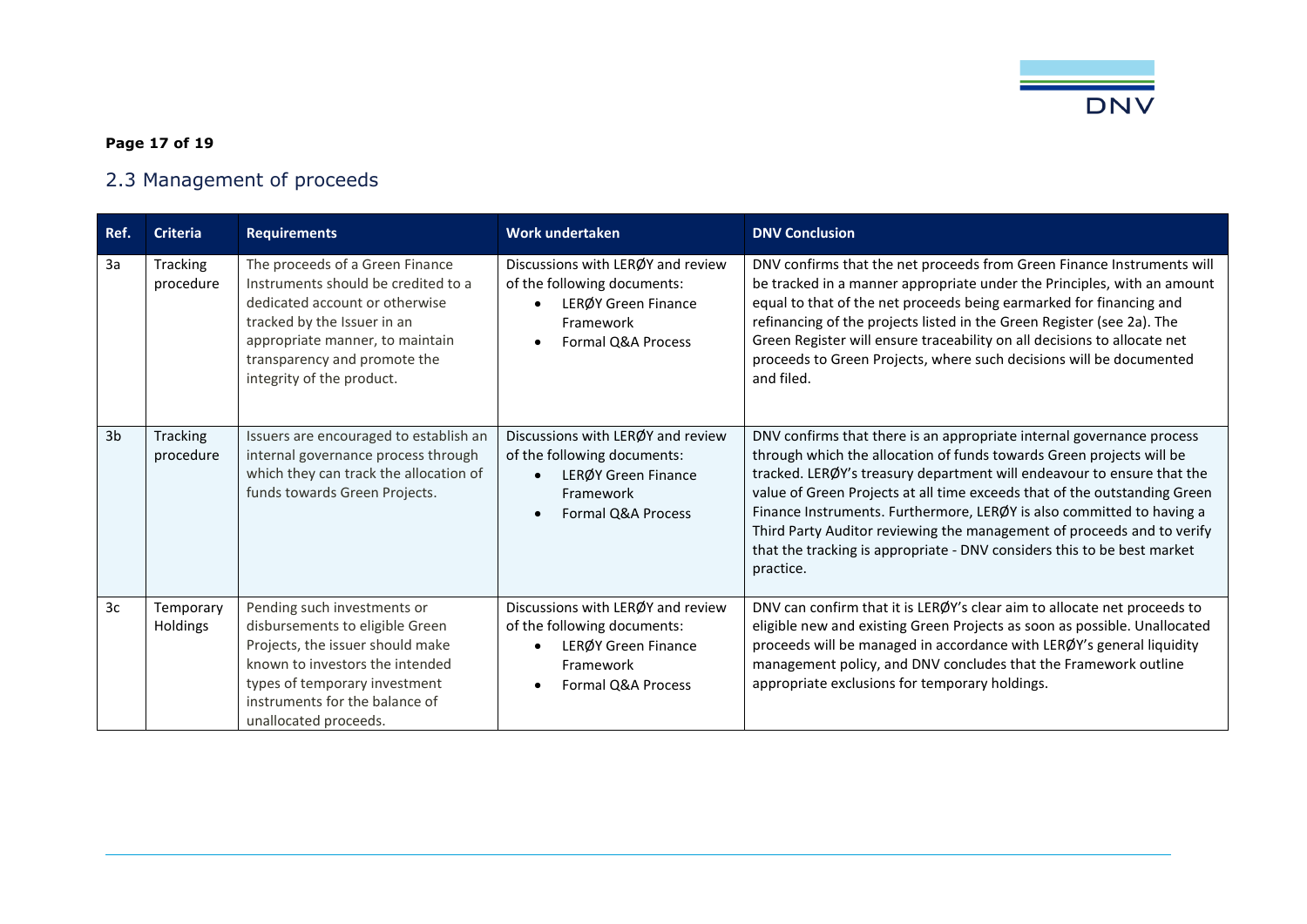

### **Page 18 of 19**

# 2.4 Reporting

<span id="page-17-0"></span>

| Ref. | <b>Criteria</b>         | <b>Requirements</b>                                                                                                                                                                                                                                                                                                                                                                                                                                                                   | <b>Work undertaken</b>                                                                                                                                                                                                            | <b>DNV Conclusion</b>                                                                                                                                                                                                                                                                                                                                                                                                                                                                                                                                                                                                                                                                                                                                                                                                                                                                                                                                                                                                                                                                                                                                                                                                                                                                                                                                                                                                                                                                                                                                                                                                                                                                                                                                                                                                |
|------|-------------------------|---------------------------------------------------------------------------------------------------------------------------------------------------------------------------------------------------------------------------------------------------------------------------------------------------------------------------------------------------------------------------------------------------------------------------------------------------------------------------------------|-----------------------------------------------------------------------------------------------------------------------------------------------------------------------------------------------------------------------------------|----------------------------------------------------------------------------------------------------------------------------------------------------------------------------------------------------------------------------------------------------------------------------------------------------------------------------------------------------------------------------------------------------------------------------------------------------------------------------------------------------------------------------------------------------------------------------------------------------------------------------------------------------------------------------------------------------------------------------------------------------------------------------------------------------------------------------------------------------------------------------------------------------------------------------------------------------------------------------------------------------------------------------------------------------------------------------------------------------------------------------------------------------------------------------------------------------------------------------------------------------------------------------------------------------------------------------------------------------------------------------------------------------------------------------------------------------------------------------------------------------------------------------------------------------------------------------------------------------------------------------------------------------------------------------------------------------------------------------------------------------------------------------------------------------------------------|
| 4a   | Periodical<br>reporting | In addition to reporting on the use of<br>proceeds and the temporary<br>investment of unallocated proceeds,<br>Issuers should provide at least annually<br>a list of projects to which Green<br>Instrument proceeds have been<br>allocated including - when possible with<br>regards to confidentiality and/or<br>competitive considerations - a brief<br>description of the projects and the<br>amounts disbursed, as well as the<br>expected environmentally sustainable<br>impact. | Discussions with LERØY and review<br>of the following documents:<br>LERØY Green Finance<br>Framework<br>LERØY's sustainability<br>report 2019<br>LERØY's annual report 2020<br>LERØY sustainability library<br>Formal Q&A Process | DNV concludes that the reporting requirements are satisfactorily<br>described in the LERØY Green Finance Framework. A Green Finance<br>Report report will be published annually, or more frequently in case of<br>material developments such as a Green Financial Instrument reaching<br>maturity, and contain an Allocation Report and Impact Report. The Green<br>Finance Report will be published as long as there are Green Finance<br>Instruments outstanding.<br>In terms of the allocation reporting, the Green Finance Report will<br>contain the amount of net proceeds allocated to each of the eligible<br>Green Project categories, and the balance of unallocated proceeds (if<br>any). Examples of Green Projects that have been financed, as well as the<br>geographical distribution of projects financed by the Green Finance<br>Instruments will be outlined. Finally, the share of new financing vs<br>refinancing will also be provided. DNV deems this to be in accordance<br>with the Principles.<br>The impact reporting for the seven Green Project Categories will focus on<br>a number of indicative KPIs per category that are considered market<br>standard by DNV and thus as robust, some of which are listed below:<br>Under the Environmentally sustainable seafood production<br>$\bullet$<br>category, key metrics may include among others medication and<br>antibiotic use, sea lice incidents, GHG emissions savings relative<br>to comparable protein sources or products and MOM-B score.<br>Under the Renewable energy and Energy Efficiency categories,<br>key metrics may include annual renewable energy generation<br>(GWh), annual GHG emissions reduced/avoided and annual<br>energy reduced/avoided.<br>Under Clean Transportation, key metrics may include number of |